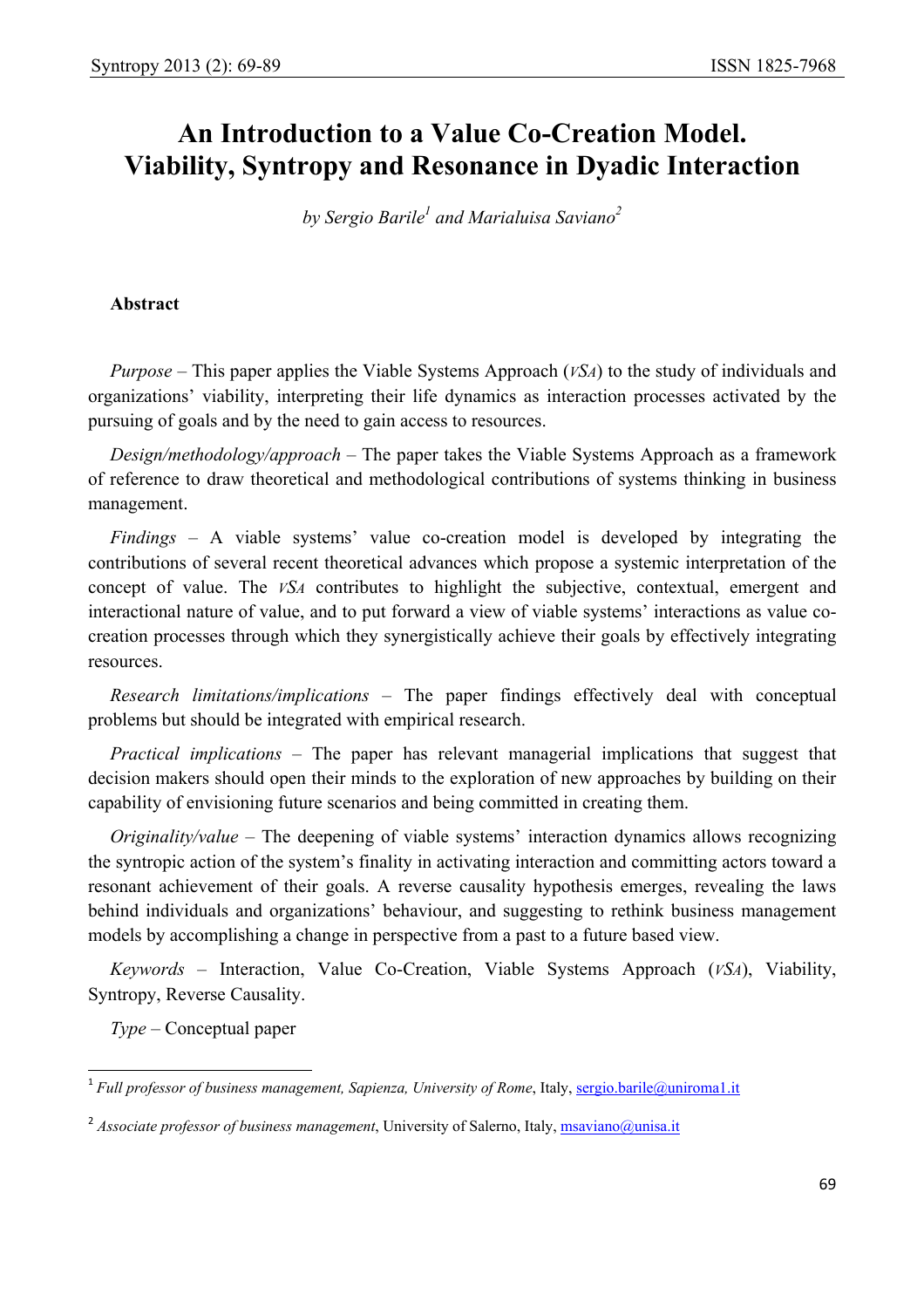## **1. Introduction**

Starting from the interpretation of individuals and organizations as viable systems, i.e. open systems that aim to survive by establishing relationship with other viable entities, the purpose of this work is to reflect upon the conditions that allow systems to remain viable in their life contexts, trying to draw the laws that explain their behaviours.

Consistently with the aim of our reflections, we adopt the *Viable Systems Approach* (*VSA*) as a methodological framework of reference (Golinelli, 2000, 2010; Barile, 2000, 2009) useful to analyse the conditions of viability of business as well as social organizations. Our perspective leads us to focus on the relational context that systems create in their ongoing living dynamics to realize processes directed to the achievement of their goals. In particular, focus is on the interactions they develop with other entities that hold the resources necessary to the observed system's functioning, which, for this reason, are capable of exerting a power of influence on the system's life dynamics.

On the basis of the *VSA* interpretative framework, we argue that, given that any social entity acts according to a consonance/competitiveness relational logic, the possibility for (dyadic or multiple) interacting entities to achieve their goals by reciprocally gaining access to resources depends on their capability to create a harmonic relational context in which each of them achieves his/her own goals through what can be considered a *co*-creation process.

In the observed relational context, the actors' setting of goals results as the most relevant aspect to consider in evaluating their viability. The setting of goals, in fact, gives a finalization to the system and activates its interaction with other systems. Agreeing with literature proposing a reverse causality view of phenomena (Arndt, 1985; Kirkham, 1992; King, 2003; Vannini, 2006b), we argue that the systems' behaviour is influenced not much by past events but rather by the goals they desire to achieve in the future.

This change in perspective from the past to the future may represent a relevant contribution to business management helping understand the behaviour of decision makers in conditions of complexity in which the classical causality view results inadequate. We argue that this finalization aspect, although included in business management models, results disregarded in actual facts when a classical causality perspective appears to be still adopted.

By benefitting from this change in perspective, this paper looks at the interaction between viable systems as a co-creation process strongly influenced by syntropic phenomena (Di Corpo & Vannini, 2011, highlighting its implications for management. It is organized as follows. After a brief description of the *VSA* main assumptions, our interpretative proposal is discussed by focusing on the conceptual elements that characterize a typical viable systems' interaction context:

- *Actors* as viable systems and *context* as a recursive relational environment populated by suband supra-systems;
- *Resources* as means to achieve the viable system's goals;
- *Interaction* as a knowledge-based process;
- *Value* as the outcome of a co-creation process;
- *Syntropy* as a form of organisational energy which generates viability.

Our interpretative pathway leads to the development of a conceptual framework to study interactions between viable systems as value co-creation processes through which they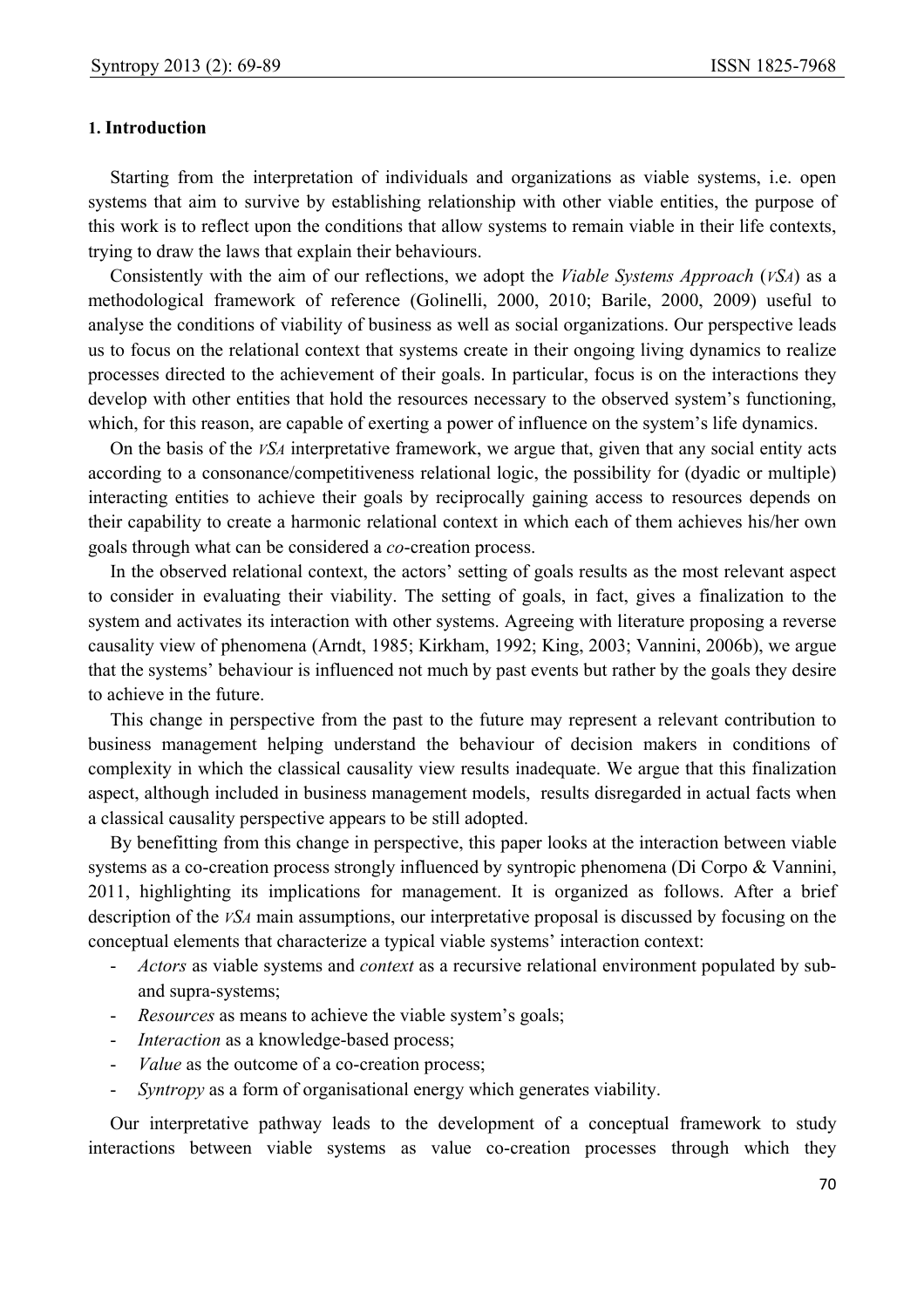synergistically achieve their goals by effectively integrating resources. Our approach, taking into account its systemic nature, leads to interpret value as:

- subjective, for it cannot be measured as embedded in objects and needs to be evaluated adopting a specific perspective;
- *emergent*, for it cannot be evaluated by adopting a static and structural perspective but needs a dynamic and systems view;
- *contextual*, for the process through which it is created dynamically depends on the conditions of context;
- *interactional*, for it implies a multi-actor process through which it is *co*-created.

Therefore, to understand how systems remain viable in their contexts, it is necessary to understand how they effectively interact with other entities by integrating resources and creating the conditions for the value to emerge.

#### **2. The** *Viable Systems Approach* **fundamental assumptions**

In the second half of the last century, many scientific communities have attempted to develop models able to represent reality and its dynamics through the adoption of system theory (von Bertalanffy, 1968; Parsons, 1971; Beer, 1972; Maturana & Varela, 1975).

More recently, in this context, management scholars and researchers have shown a growing dissatisfaction with existing models and techniques, stimulating a rethinking of management approaches in search of a more satisfactory scientific method, expected to be able of supporting decision making in complex contexts ((Barile, Pels, Polese, and Saviano, 2012). As a result, starting from the early works of Barile (2000) and Golinelli (2000), the *Viable Systems Approach* (*VSA*) has been developed within the disciplinary field of business management by building upon an updated version of the Viable System Model of Stafford Beer (1972) and building on the theories of open and closed systems (von Bertalanffy, 1968), the socio-technical systems (Emery & Trist, 1960), the law of requisite variety (Ashby, 1956), and the systems dynamics (Forrester, 1994). The main goal of the *VSA* research community is to address the issue of decision making in conditions of complexity, overcoming the limits of a traditional deterministic view and of a classical logic of causality considered inadequate to understand reality (Barile, 2009a; Saviano & Berardi, 2009; Barile & Saviano, 2011b; Saviano & Di Nauta, 2011).

The interpretative paradigm of the *VSA*, developed into a structured methodology of government, reduces its fundamental premises and key concepts to five postulates (see Table 1). These five postulates represent the main assumptions that needs to be agreed on to apply the *VSA* to both interpret and govern business as well as social phenomena (Barile, Pels, Polese and Saviano, 2012).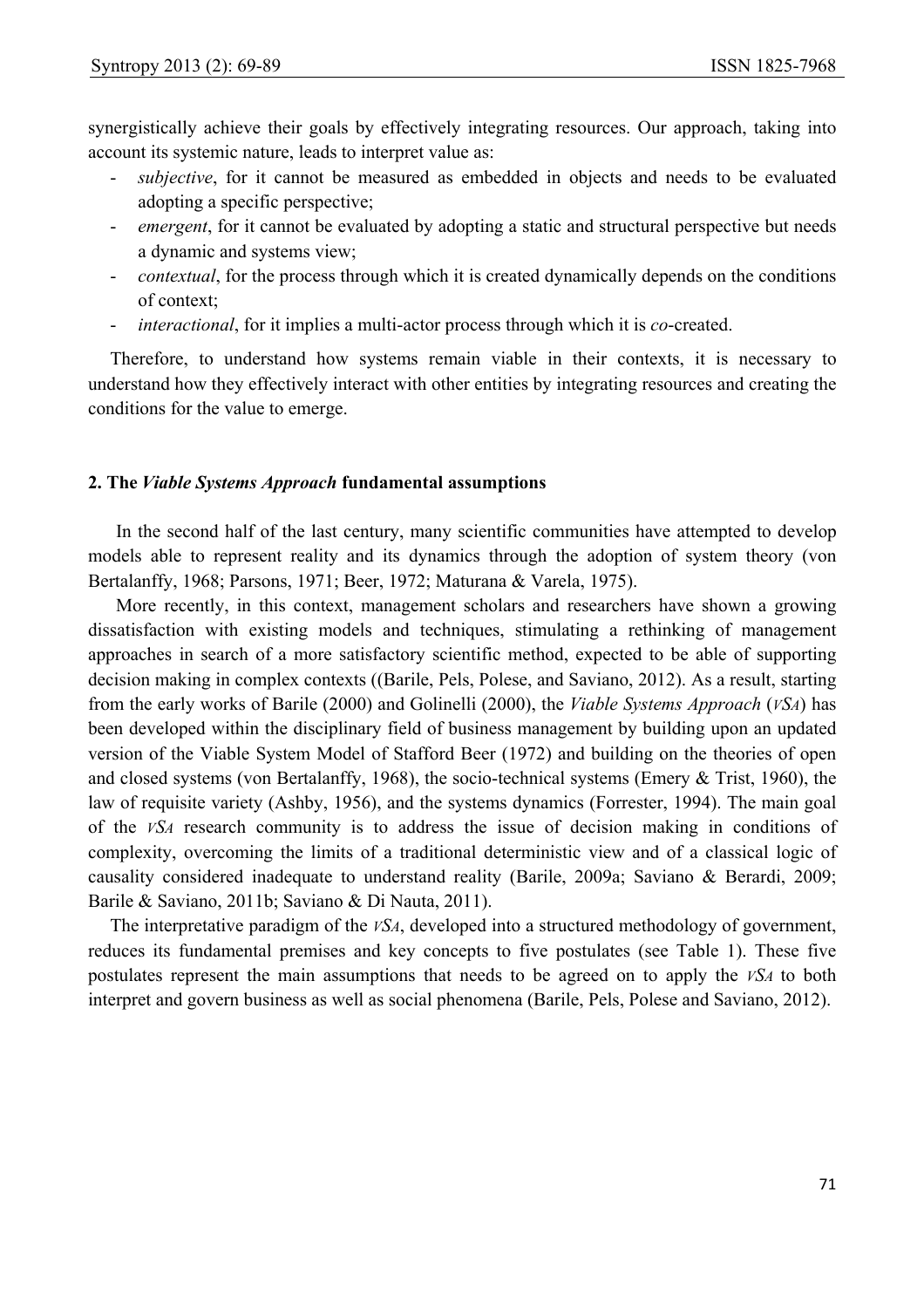| Survival           | A viable system, embedded in a specific context, has the primary purpose of<br>survival.                                                                                                                                                                                   |  |  |  |  |  |
|--------------------|----------------------------------------------------------------------------------------------------------------------------------------------------------------------------------------------------------------------------------------------------------------------------|--|--|--|--|--|
| Eidos              | The viable system in its ontological qualification may be designed in a double<br>perspective: that of the structure and that of the system.                                                                                                                               |  |  |  |  |  |
| <i>Isotropy</i>    | The viable system is characterized by two logically distinct areas: that of decision<br>and that of action.                                                                                                                                                                |  |  |  |  |  |
| <i>Interaction</i> | The viable system, in its existential dynamics, is influenced in the pursuing of goals<br>and in the achievement of objectives by the interaction with the supra- and sub-<br>systems from which and to which, respectively, elicits and provides guidelines and<br>rules. |  |  |  |  |  |
| Exhaustiveness     | For a viable system all external entities are viable systems or rather they are<br>components of an upper level viable system.                                                                                                                                             |  |  |  |  |  |

|  |  | <b>Table 1 - The VSA Postulates</b> |
|--|--|-------------------------------------|
|  |  |                                     |

Source**:** Adaptation from Barile, 2008: 24.

On the basis of the *VSA* main assumptions and fundamental concepts (Barile & Polese, 2010), in the next section we will focus on the conceptual elements of a *VSA* framework useful to interpret interaction between viable systems at a dyadic level but taking into account the multiple influence dynamics deriving from a typical multi-stakeholder context.

# **3. Conceptual elements of a viable systems' interaction model**

## *3.1 Actors as viable systems and context* as a recursive relational environment

According to the *VSA*, any individual or organization, which we generically name actors, can be viewed and studied as a viable systems entity.

A viable system is a "system which survives, remains united and is integral, is homeostatically balanced both internally and externally and possesses mechanisms and opportunities for growth and learning, development and adaptation, which allow it to become increasingly effective within its environment" (Beer, 1972).

Three *systemic* conditions are necessary to the qualification of a system and characterization of viable entities (Barile, Pels, Polese, and Saviano, 2012: 63):

- *(partial) openness*, which is the ability to exchange resources with other systems of the context in a selective manner;

- *contextualization*, which is the search for viability through interaction with certain privileged entities that act as supra-systems influencing the observed systems survival;

- *dynamism*, which is the development of structure in accordance with emerging changes.

By adopting the *VSA*, we can investigate any individual entity or social organization as a viable system whose characterization and dynamics satisfy the *VSA* postulates' assumptions and the above listed systemic conditions. It should be noted that we can see various systemic levels in a social interaction context, as follows:

1. Individuals;

2. Organizations (from families to institutions to enterprises, etc.);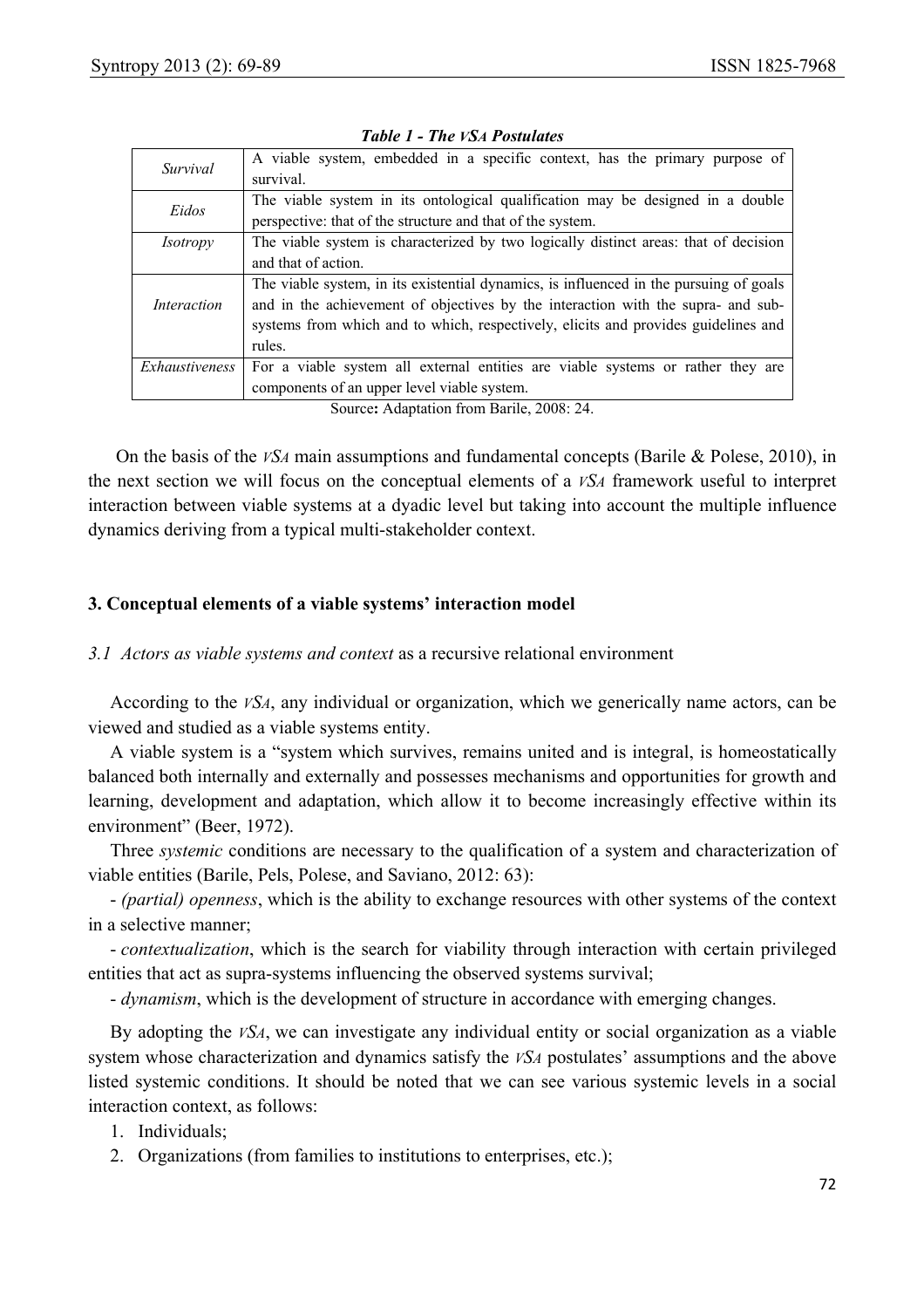# 3. Networks of organizations.

These systemic levels, which represent the possible perspectives to adopt in the analysis of interaction processes, are not separated. There are, in fact, multiple interconnections that link them in a multilevel *recursive* scheme, defining their internal and external relational *contexts*, as illustrated in Fig. 1.





Source: Barile & Saviano, 2010. www.asvsa.org. Reprinted with permission of ASVSA.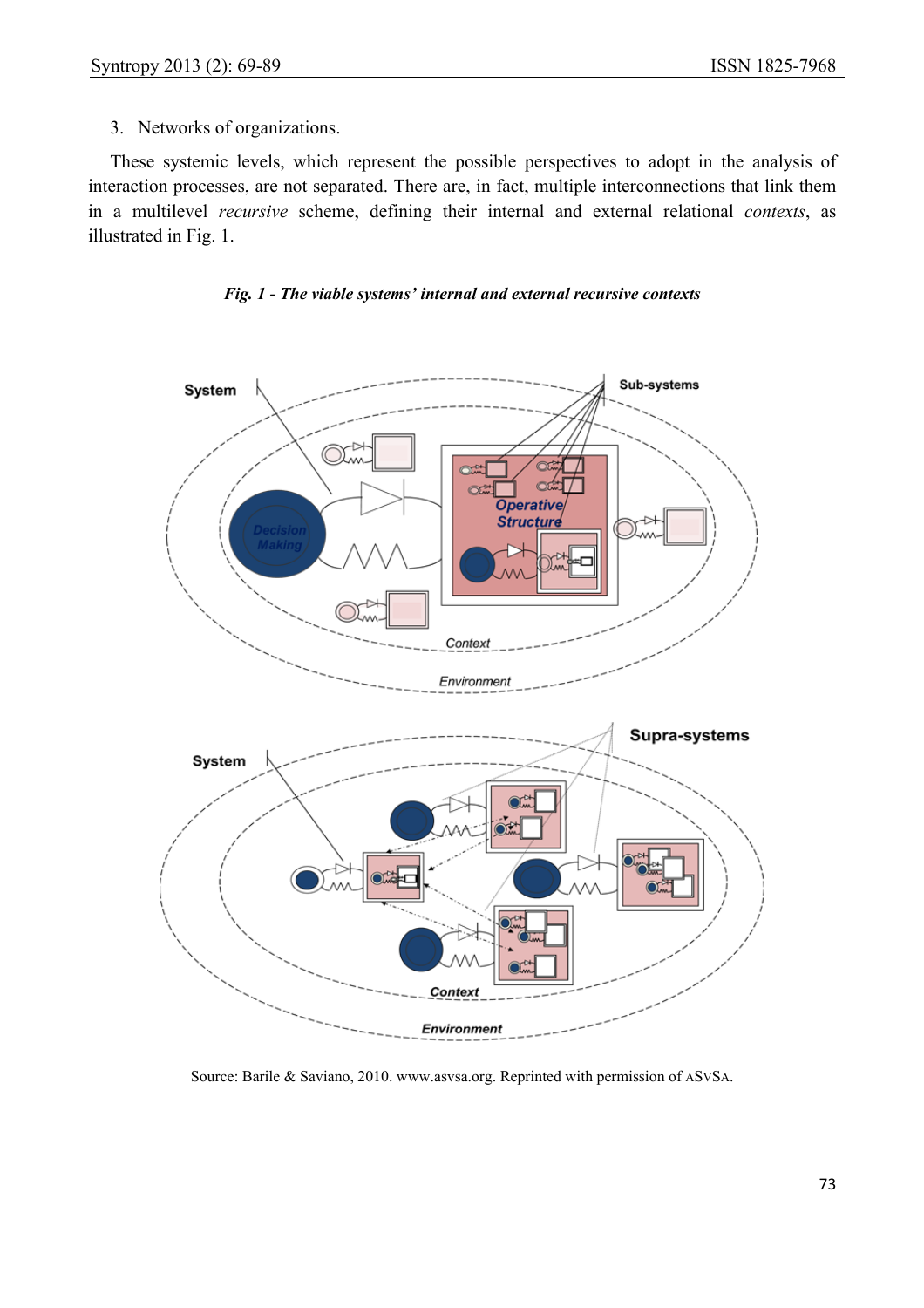#### *3.2 Resources as means to achieve the viable system's goals*

Depending on the kind of process they need to accomplish, viable systems require to have access to certain resources. The notion of resource is fundamental to understand the living processes of viable systems, especially in a business context. Within the Service-Dominant Logic research stream (Vargo & Lusch, 2006), a distinction, useful to analyze the interaction processes of viable systems and consistent with the *VSA* perspective, has been drawn. The *VSA* refers to this distinction as the *operand/operant* resources. Operand resources are "resources on which an operation or act is performed to produce an effect" (Constantin & Lusch, 1994: 144). Operant resources are, instead, "resources which are employed to act on other Operand Resources or Operant resources" (Constantin & Lusch, 1994: 144).

According to the *VSA* perspective, viable systems act as operant resources that 'use' operand or other operant ones for accomplishing their living processes. The relevant characterization of viable systems as operant resources is their knowledge endowment. In this respect, it is interesting to note that to act upon (use) *operand* resources (e.g. a personal computer), the system needs to be endowed with specific *competencies*, to be intended as essentially problem solving skills. Instead, more general level capabilities are required (which recall the three introduced above systemic conditions) to act upon other *operant* resources (i.e. other viable systems). In fact, in the case of interaction with other operant resources, a relational context emerges in which the system are reciprocally related. This means that their expectations and goals need to be harmonized to make interaction effective. However, the same process that allows a system to use operand resources generally implies an interaction with other viable systems, which possess those resources, in order to gain access to them. This aspect let us to recall the notion of *access rights*, which, developed in the research stream of Service Science, have been defined as "a constraint on service system interactions and outcomes" (Spohrer, Anderson, Pass, and Ager, 2008: 6). From a *VSA* perspective, rather than a constraint, access rights are considered to be the resource holder's *suprasystemic* power, i.e. the power of influencing the observed system's dynamics through the control of the access to the resources they require.

Another relevant aspect that emerges from this view, is that resources express their value not in themselves (objectively) but through their use (as value in use), leveraging upon the operant resource (viable system)'s knowledge endowment.

Thus, the use of resources generally implies interaction between operant resources (i.e. viable systems). Since the outcomes of this process depend on the knowledge endowment of the interacting viable systems, both the mechanisms (interaction) and the outcomes (value) of such processes can be read in terms of knowledge and cognitive (i.e. learning) processes that characterize the functioning of viable systems. In the next section, we will look more closely at interaction as a knowledge-based process.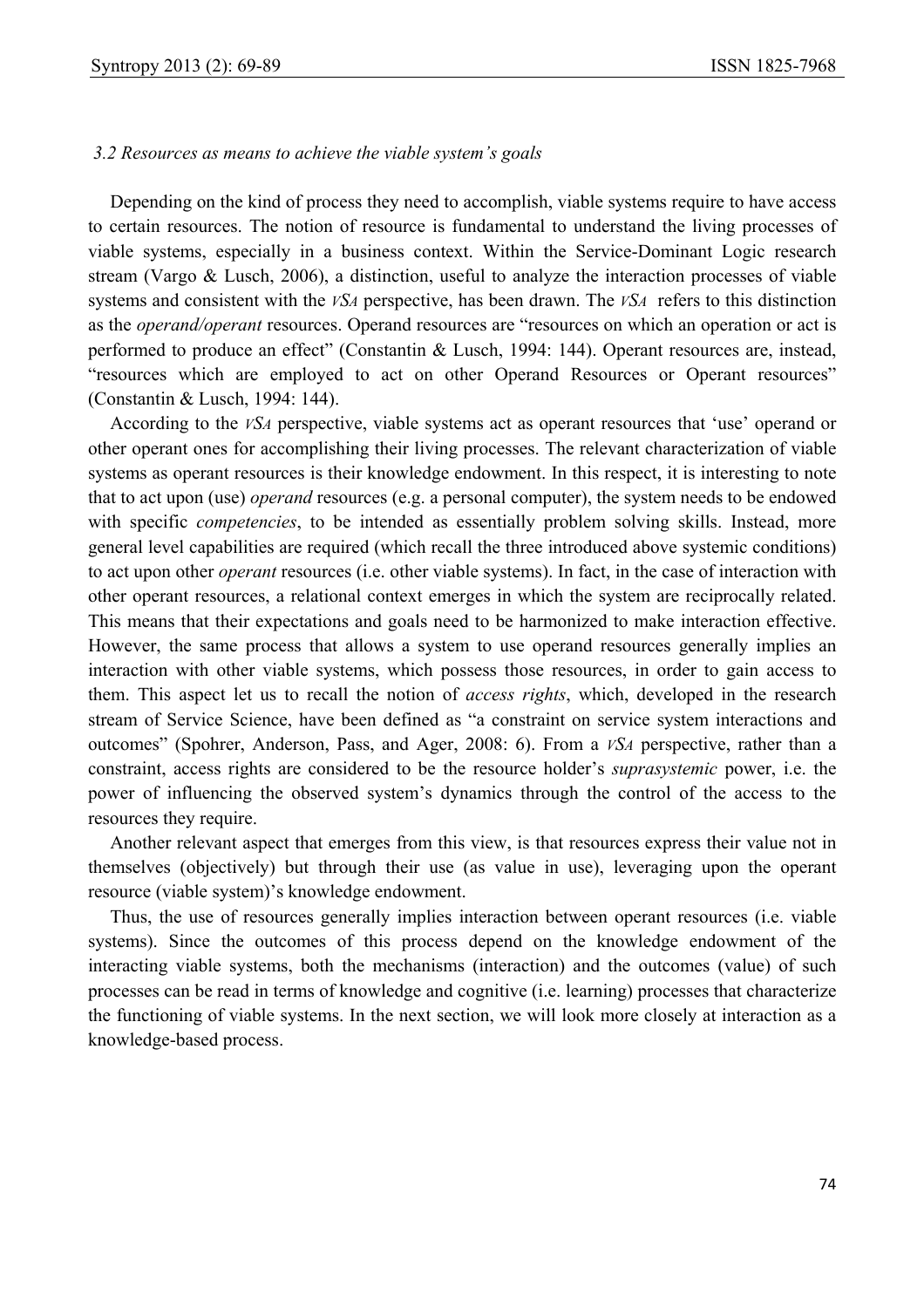## *3.3 Interaction as a knowledge-based process*

So far, it has been explained that for any entity living in a social context to achieve its goals, it needs to interact with other entities in order to gain access to resources. Interaction has hence resulted to be a fundamental process for the system's viability. In fact, by interacting, the viable system accomplishes a relevant learning process that allows it to become ever more effective in its environment.

Interaction can, then, be understood as a knowledge-based process in which the cognitive capabilities of the system are relevant to produce valuable outcomes. As we shall see, this valuable outcomes represent a general expectation of the actors' participation in a process of resource integration aimed at developing synergies in the creation of value (Barile, Saviano, Polese, and Di Nauta, 2013; Barile & Saviano, 2011a; Badinelli, Saviano, and Polese, 2012).

In order to evaluate the viable systems' interaction dynamics and their outcomes, we need a model through which these knowledge dynamics can be expressed and analysed. To this aim, the *VSA*, by integrating the cognitivist and constructivist theories (Weick, 1979; Papert, 1986; Meyrowitz, 1995; Hatch, 1999), proposes an interpretation of the viable systems' knowledge processes based on their representation as *information varieties* (Barile, 2009a).

The information variety is a three-dimensional representation that expresses the viable systems' knowledge in terms of *information units*, *interpretation schemes* and *categorical values*. However, it should be noted that «these dimensions are not intended to express "proportions" of information variety as in typical spatial representations of material entities; they are not structural but "systemic" dimensions. In fact, their meaning depends on the subjective perspective of the observer and on the specific context of reference» (Barile, Saviano, Polese, and Di Nauta, 2012: 162).

The *information units* represent the "structural" composition of knowledge, which is the specification of the total amount of data held by the viable system including all that it can perceive or can further determine by processing and transforming the data into information significant to the knowledge process.

The *interpretation schemes* represent the knowledge patterns and refer to how information is organized within the viable system's whole variety. The concept is, then, that a of 'scheme' as an organizing structure of past and current experience (Pessa & Penna, 1994). It has been argued that «without such logical interpretation schemes, every piece of information would appear to us as new every time we perceive it, and consequently, we would need to create a new interpretation model to explain and understand it every time. It is through these interpretation schemes that we transform generic data into contextualized information» (Barile, Saviano, Polese, and Di Nauta, 2012: 164). The *VSA* distinguishes two kinds of interpretation schemes: *general schemes* and *schemes of synthesis*. Whereas a general scheme is compressed and potentially active, a scheme of synthesis is 'in use'; in other words, the general schemes become schemes of synthesis when they are used in a specific context, enabling a generation of new knowledge through a process of contextualization.

The *categorical values* represent the most relevant dimension of the information variety. They characterize the viable system's values and strong beliefs that over time define the system's unique personality and identity. Categorical values are responsible for accepting or refusing rational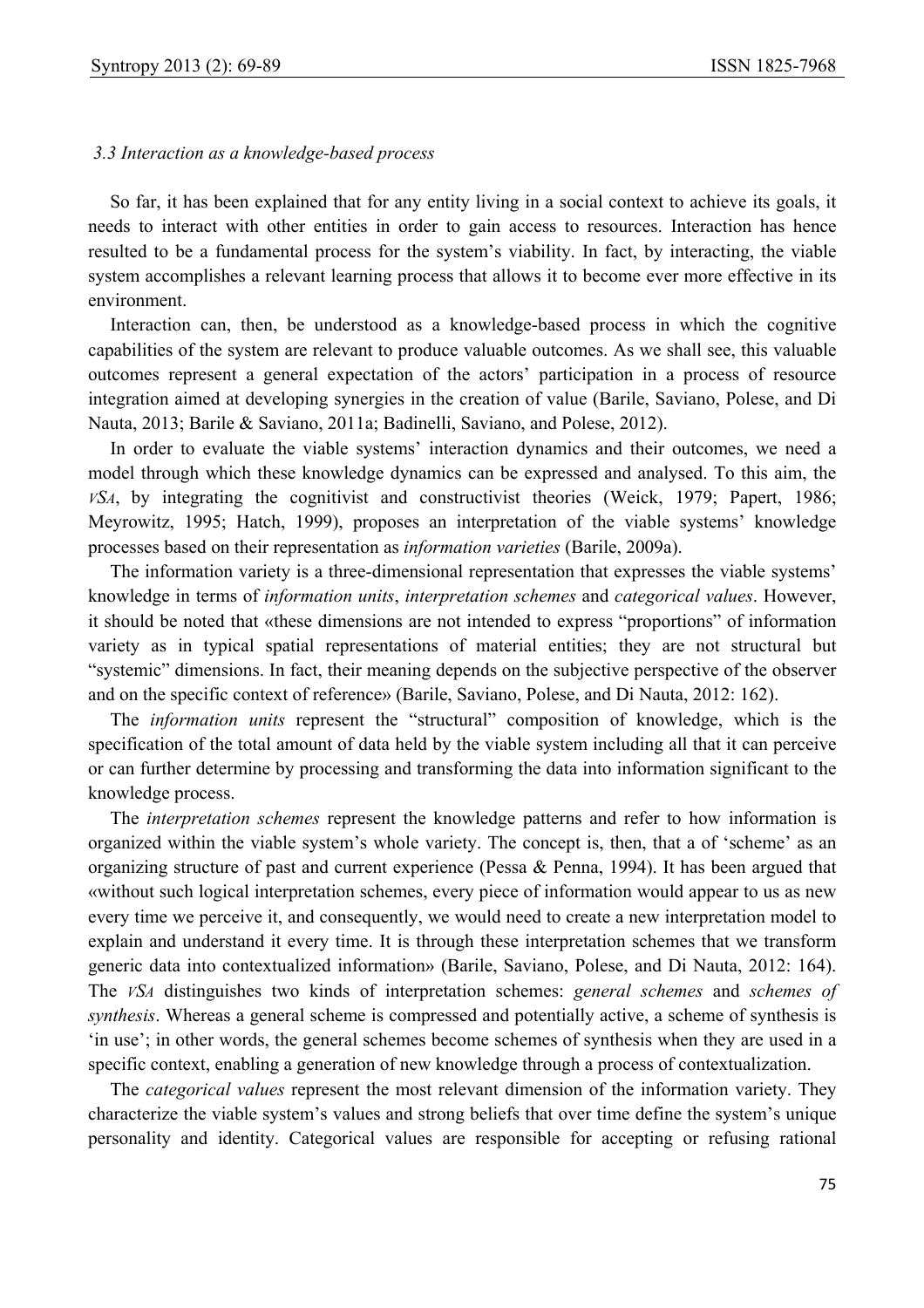elaborations and for directing the functioning of the interpretation schemes. They are strictly connected to the emotional level of the interaction process.



*Fig. 2 - Viable System's information variety* 

**Source:** Barile, 2011: 80. www.asvsa.org. Reprinted with the permission of ASVSA.

According to the information variety model, the key factors in determining the process and outcomes of interaction between individuals or organizations as viable systems are *consonance* and *resonance*. The former qualifies a structural compatibility as a necessary (but not sufficient) condition to make the intra- and intersystem interactions possible and potentially effective, the latter qualifies both the process and the outcome of 'alignment' between the interacting varieties when emerging from conditions of consonance (Barile, Saviano, and Iandolo, 2012).

## *3.4 Value as the outcome of a co-creation process*

Numerous definitions of value have been proposed in the last decades that have gradually converged towards a contextual, subjective and personal evaluation.

In the traditional dominant view (*value production*), value is related to the production process and it is reflected in the market sale price (*value in exchange*). Consumer is a target customer (*value destroyer*) to whom firms can promote and allocate their offerings (Barile, Saviano, and Polese, 2013).

In the currently accepted view, value cannot be standardized, replicated, imposed. It is rather subjective, time sensible, contextual, affected by personal culture and values. This subjective interpretation of value may imply a threat in case of conflicting and diverging views of actors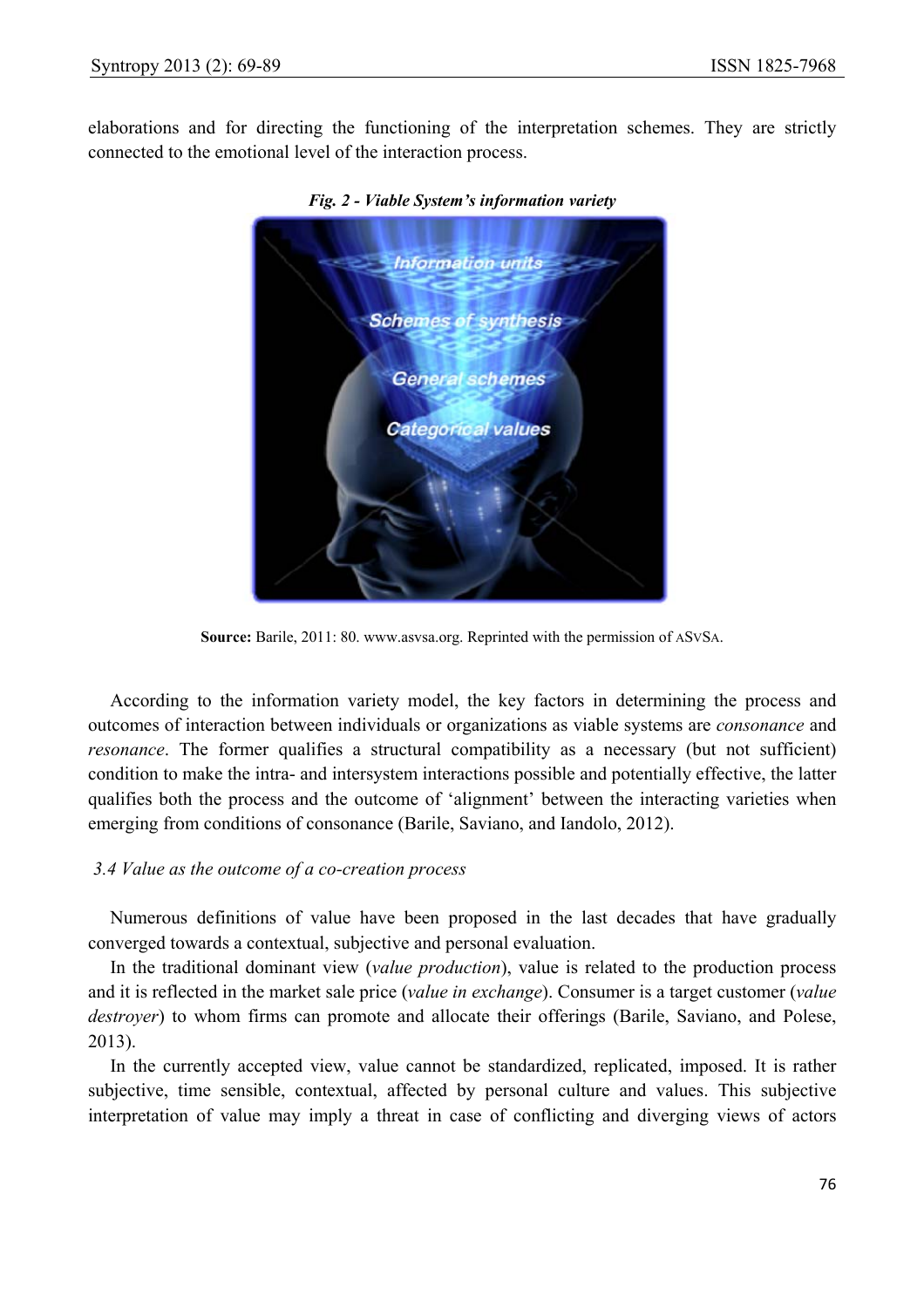involved in the evaluation process, but also an opportunity as it is a source of diversity (emerging variety) (Barile, Saviano, and Polese, 2013).

Several criticalities related to traditional approaches to the study of value generation processes have emerged over time. In such a context, the *VSA* proposal of a systems interpretation of the concept of value and of its creation processes, highlights the relevance of the system's capability to develop an adequate level of consonance and resonance within the whole interactional context populated by supra-systems holders of resources more or less critical for the system (Barile, Saviano, and Polese, 2013: 65). This view underlines the contextual and interactional nature of the value creation process (Ballantyne & Varey, 2006; Vargo, Maglio, and Akaka, 2008; Polese, 2009), suggesting to shift from a creation to a *co*-creation view.

From a *VSA* perspective, in particular, value can be interpreted as a measure –subjectively estimated by the different entities in the context– of the contribution that each entity can offer by participating with other entities to a common process. In this participation lies the opportunity for each of them to:

- gain access to required resources;
- achieve goals;
- remain viable.

In this sense, as we shall see in next section, the capability to co-create value is relevant for the viable systems' survival. Accordingly, the lack of this capability would affect the system's viability.

Yet, a relevant question remains open: *which laws lay behind the viable systems behaviours and are relevant for their viability?* 

In next section, our framework is completed by the deepening of the most relevant aspect in viable systems' life interaction processes.

#### *3.5 Syntropy as a form of organisational energy which generates viability*

Up to this point, we have considered the main elements which are involved during interaction interpreted as a cognitive and learning process through which viable systems can acquire new knowledge becoming more effective in their environment.

We can graphically represent the viable systems' learning process as a curve, which brings from chaos to certainty (Barile, 2009).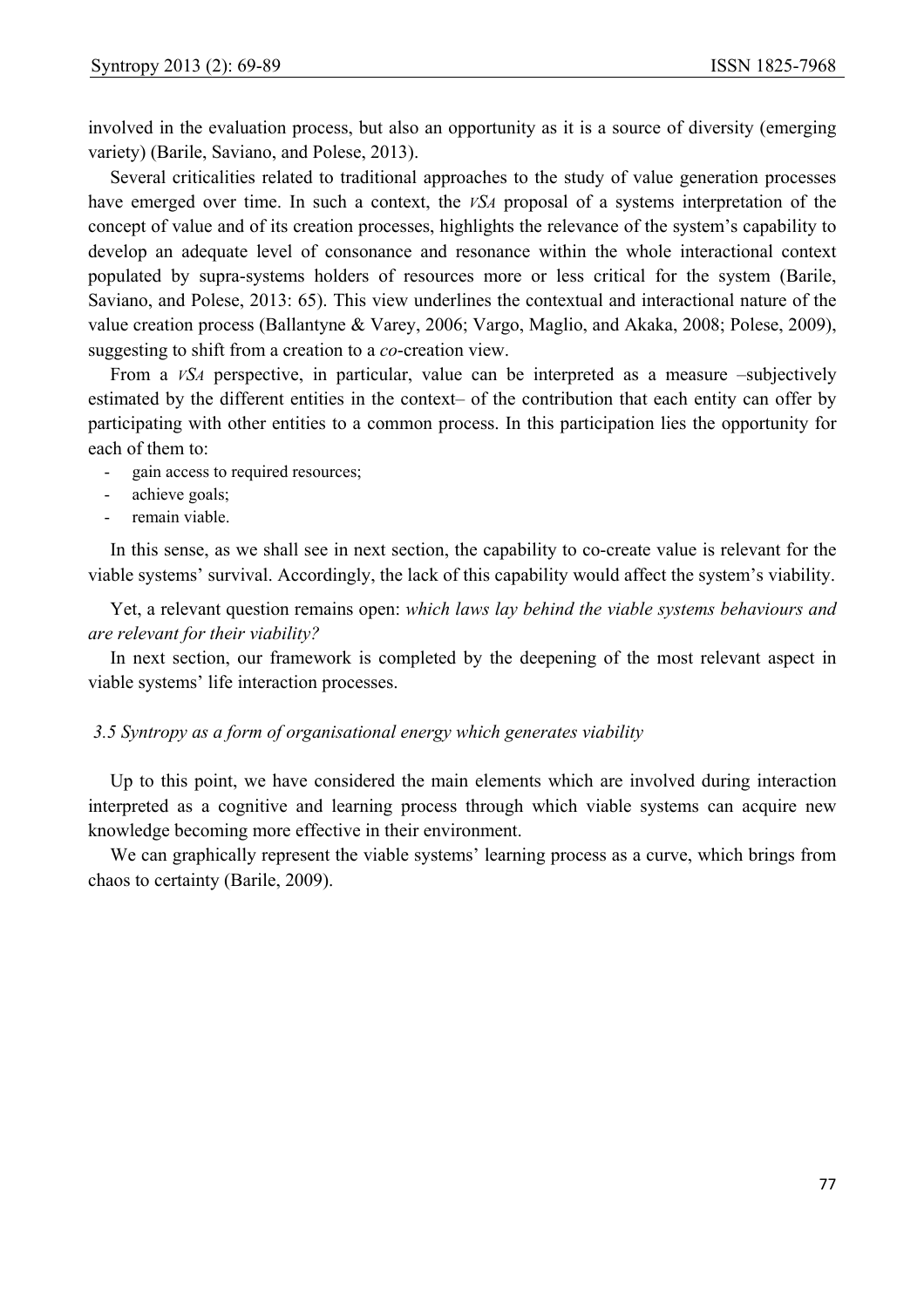

*Fig. 3 - The curve of knowledge* 

**Source:** Barile, 2009. www.asvsa.org. Reprinted with the permission of ASVSA.

Understanding the reason for which a curve initially tends towards entropy rising, and then progressively drops to a flat, is of fundamental importance. In an initial phase in which the decision maker faces a problem solving situation, the incoming of new information, instead of supporting comprehension, seems to make things even more complicated, giving rise to 'chaos'. Differently, when every form of incoming information is immediately pertinent and organized (understood and assimilated), we witness an effective action of 'intellective potential'.

The process is well known in everyone's daily life experiences. When we begin to be able to manage a given form of procedural know-how, the difficulties linked to practical application are gradually reduced, and we become more acquainted and confident in a given task. *Which laws or principles determine and regulate the behaviour of such a phenomenon*?

Such laws must be able to oppose the disorder caused by new data. They must be able to distinguish criteria capable of 'structuring' disposable information (Barile, 2009a). A useful reference is the Aleksandr Bogdanov's concept of selection (1922) that can have an important role in cognitive processes, based on the 'affirmative' and 'negative' notions. The reflection, meditation and solutions to problems consist of various combinations, which enter the field of thought, some of which are accepted as valid or true, while others are refused and considered as erroneous or false. According to Bogdanov, the more complex a problem is, the more important the mechanism of selection proved to be (Bogdanov, 1922).

Hence, this law must be able to make a selection amongst possible paths of solution; a selection which works on organizing knowledge and opposes the rising of entropy, guiding possessed knowledge towards a precise direction (the solution of a problem) (Barile, 2009a). This law takes into consideration information capable of contributing to the process of comprehension.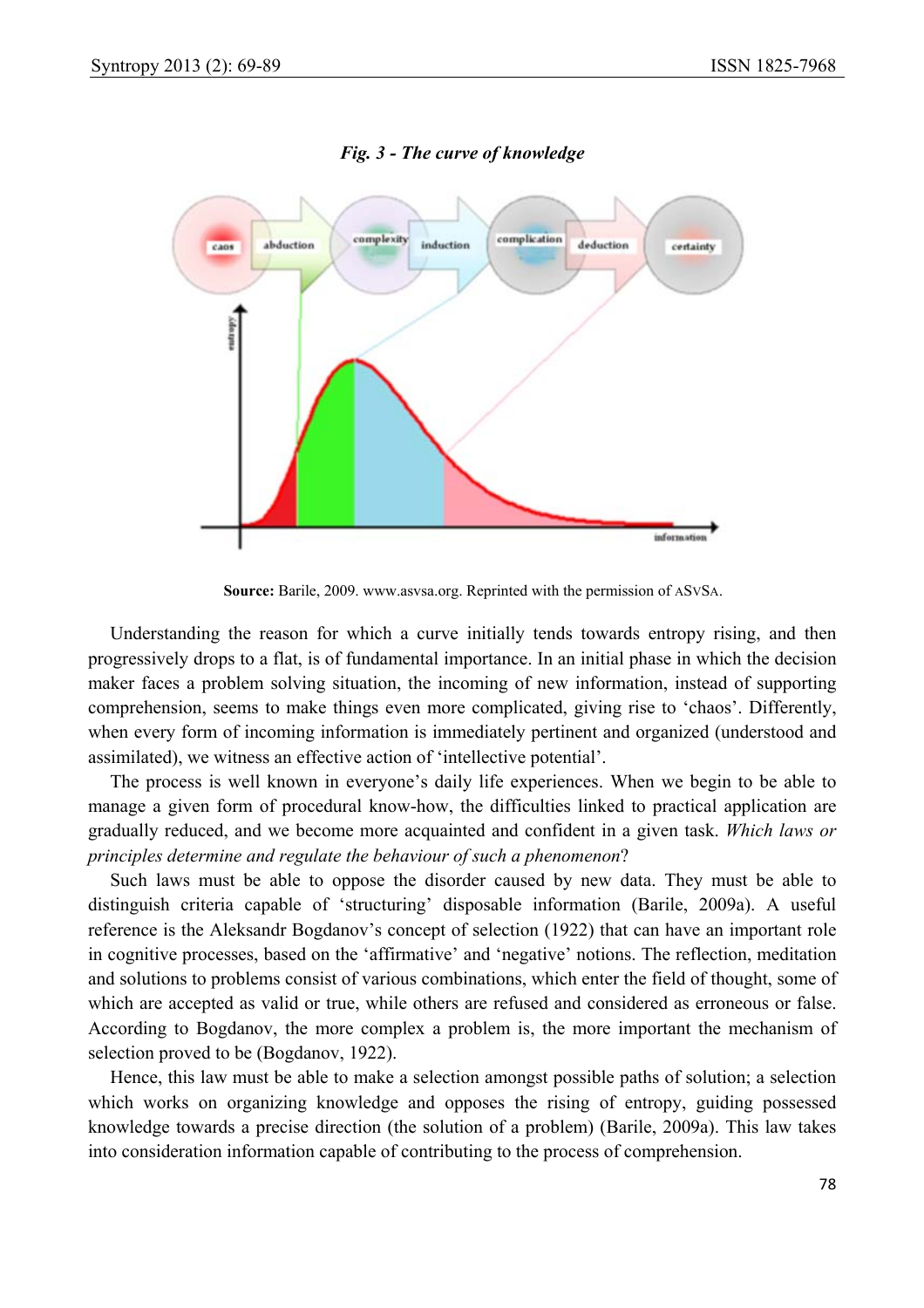The concept which we aim towards must explain the form of the curve in Figure 3, and justify the passage from chaotic, to complex, up to certainty situations (maybe through complication), and must converge to a stable solution (a temporary condition of balance).

In science, there is a concept which refers to:

- attractive phenomena, capable of justifying spontaneous convergence towards determined conditions;
- phenomena in which the level of entropy diminishes even though the amount of energy rises;
- phenomena which distinguish a final and initial cause, as in knowledge-acquiring;
- phenomena which is indirectly induced, caused by effects which are also external to a given system.

We are referring to *syntropy*, the concept elaborated by Luigi Fantappié in 1941 and defined as the essence of every living system. Fantappié intriguingly questioned about life and what distinguishes it from 'non-life'*.* He maintained that there is the presence in living beings of syntropic and finalistic phenomena, typical of life itself. According to Fantappiè, cause is considered as the essence of the entropic, mechanic world, while it seems natural to consider finality the essence of the syntropic world. Thus, the essence of life lies in this principle linked to finality. In the Fantappiè's view, living, substantially, means tending towards a goal/finality. The law of life is not the one based on mechanical cause; this is the law of non-life, of death. In sum, the real law, which dominates life, is the law of finality (Fantappiè, 1944).

Strongly agreeing with this view, from a *VSA* management perspective, given that life for viable systems is essentially decision making, and that decisions demand to order the disorder, *syntropy represents a form of organisational energy which generates viability* (Barile, 2009a). The syntropic factor is the intellective potential that makes the knowledge and learning process effective. When the learning process is successfully completed, incoming information is 'reduced', thanks to the use of the interpretation schemes.

Accordingly, if life is solving problems (Popper, 1996), from a *VSA* view (Barile, 2009a), viability is the capability of solving problems and the dynamics of viable systems are essentially the dynamics of their information varieties, that is of their knowledge processes occurring through interaction with other viable entities (as well as with 'themselves' in the form of auto-processing). Therefore, focus returns on interaction, but with a further very relevant interpretative element: that of finality and the related *reverse-causality* view. Accordingly, actors' behaviours, during interaction, are directed not much by past events (causes) but by future goals. This view brings into play the system's desires, dreams, feelings; in other words, the very human side of interaction that involves psychological and emotional (thus subjective) aspects, which are connected with the systems' values and strong beliefs, i.e. the viable system's categorical values.

These aspects are relevant in the process of interaction between viable systems, particularly when a value co-creation mechanism is expected to be accomplished through the development of synergies between interacting actors.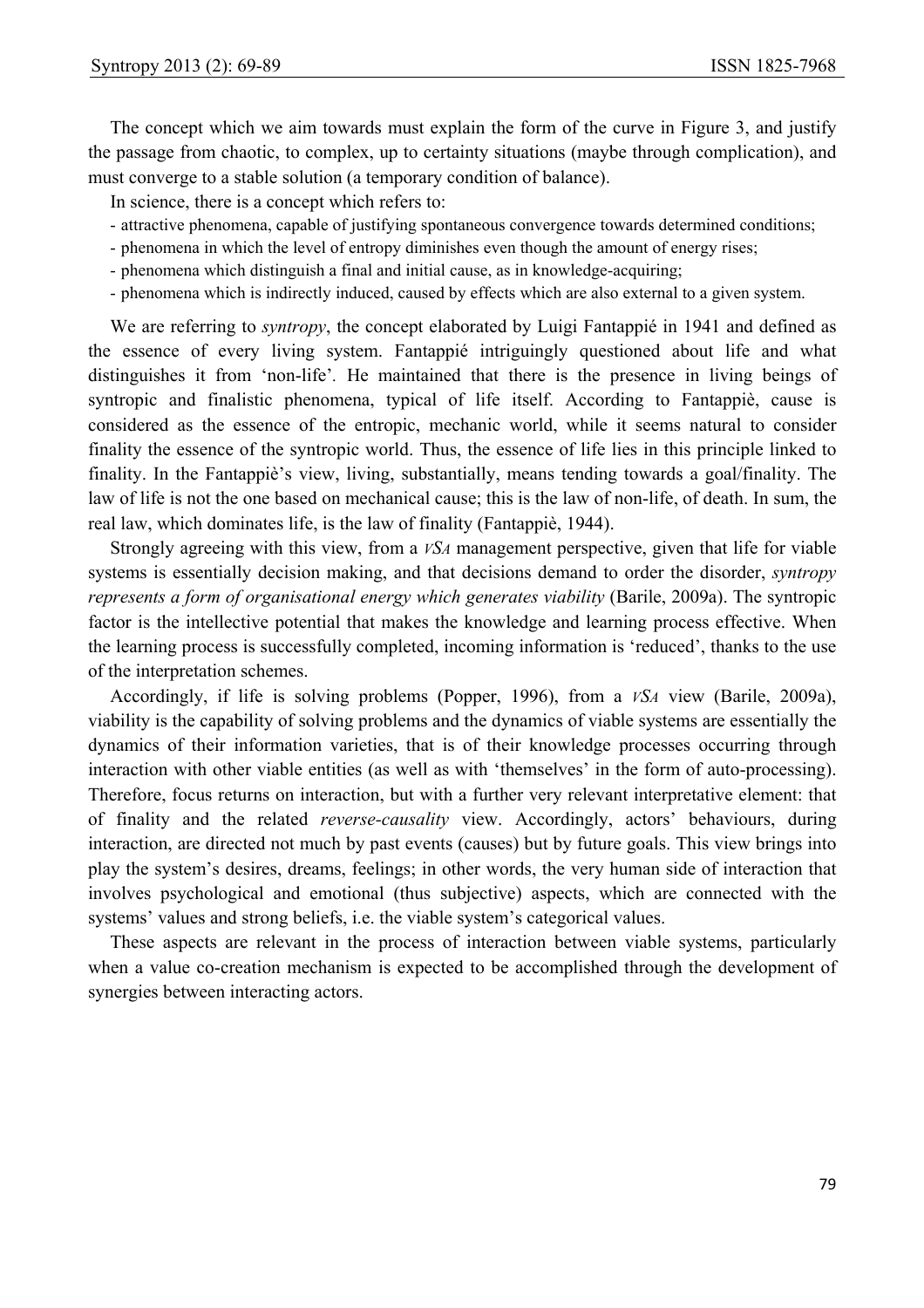#### **4. Toward a value co-creation model: key factors and logics of action**

Summarizing the reflections proposed so far and trying to put them together into a coherent framework, we can affirm that viability of individuals as well as organizations is the result of a capability to effectively finalize interaction with other entities.

To remain viable, systems need to have goals to achieve. In a business context, the setting of goals is a common and fundamental process. The problem is that, being still affected by a classical causality logic, objectives are defined through a forecasting process that is based on the analysis of the past and on the extrapolation of future trends.

The syntropy and reverse-causality literature gives evidence of an opposite process (Bechara, Tranel, Damasio, and Damasio, 1996; Baggott, 2003; Vannini, 2006a; Di Corpo & Vannini, 2011) which, as illustrated, is based on the assumption that they are the pursed goals (referred to future) which, in turn, direct decision making and behavior (in the present), especially in absence of alternatives that can be evaluated, like in the ever more common conditions of complexity (Barile 2009b, 2011; Barile & Saviano, 2010).

In this respect, we argue that this intriguing assumption of syntropic phenomena should be explored in the context of business management as it can significantly help to understand the laws that lay behind interaction as a value co-creation process and to direct actors' interactional strategies in multi-stakeholders relational contexts.

To this aim, having already introduced a *VSA* interpretation of the concept of value, it is useful to deepen now the concept of value co-creation by focusing on the '*co'* part of the locution (Barile, Saviano, and Polese, 2013).

From latin *cum*, 'co' is the most important concept in 'value co-creation'. It means to create together, to participate in harmony to the same process through which each actor, by pursuing goals, contributes to the creation of value. In fact, although viewing his/her own system (related to the pursued finality), by participating to a shared process, every actor can contribute to the creation of value.

Thus, the 'co' implies that the process is:

- multi-actor (several subjectivities, perspectives, expectations, etc.);
- contextual (the same actors of the network co-create differently in different contexts);

- emergent (as "co" implies a process dynamic: the system as well as the value created are emergent).

Value *co*-creation, hence, implies the engagement into the same process of several actors with different perspectives and finalities. Thus, to co-create value, actors must:

- participate (aggregation).
- be engaged (motivation).
- relate each other (structure).
- activate the process (interaction).

Several relevant questions emerge:

- How does the 'subjective' participation of each actor affect the emerging macro-process?

- Is participation both a necessary and a sufficient condition to co-create value?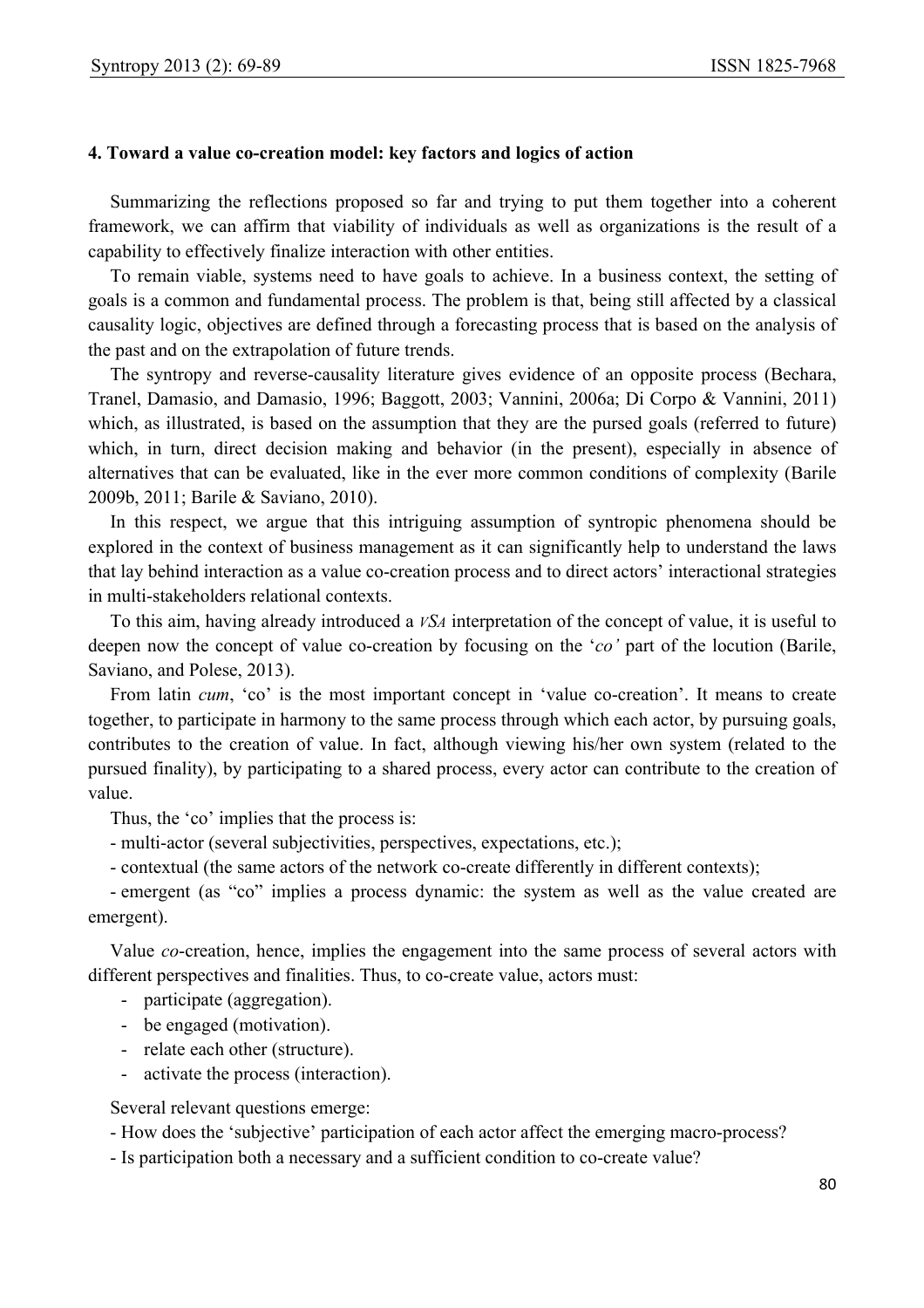- In which way value is concretely co-created through interaction?

As we assume that interaction can be represented as a knowledge-based process that leverages on the variety endowment of interacting systems that allow them to effectively act on operand and other operant resources, by applying the information variety model, we can analyze the dyadic level of interaction between viable systems viewed as information varieties.

In the resulting model, the information units correspond to the representation of subjectively perceived and selected *resources*. The schemes correspond to the filtered representation of *experiences.* The categorical values correspond to what we can, metaphorically, consider as the '*materials'* the schemes are made of; that is: more or less 'elastic' and 'flexible' and consequently more or less keen on changing as a consequence of interaction with other varieties. The categorical values represent the most relevant dimension because they are finally responsible for allowing and directing interaction.

In a value co-creation context, several actors interact, characterized by their own information varieties and personal way of perceiving, selecting and processing the experienced variety. So, when viable systems interact, their information varieties interact as well. Which is the outcome of such a process?

As illustrated in Fig. 4, when a viable system perceives the complexity of reality, it first subjectively perceives its variety items through the senses and selects some of them as resources. Once selected, these variety items are filtered through a sort of 'sieve' and are processed by the system with the effect of modifying its initial variety. What is relevant to understand is that the possibility for initial variety to vary depends on the categorical values' elasticity and flexibility.

Therefore, to co-create value in a multi-actor relational context (Fig. 5), each actor's variety should *effectively* interact with other varieties. The conditions for an effective interaction are determined by *consonance* that affects the possibility for actors (whose objectives are generally different) to define an activity through which their different objectives can be achieved by participating in the same process.



*Fig. 4 - The information variety's filtering action* 

Source: Barile, Saviano, and Polese, 2013. www.asvsa.org. Reprinted with the permission of ASVSA.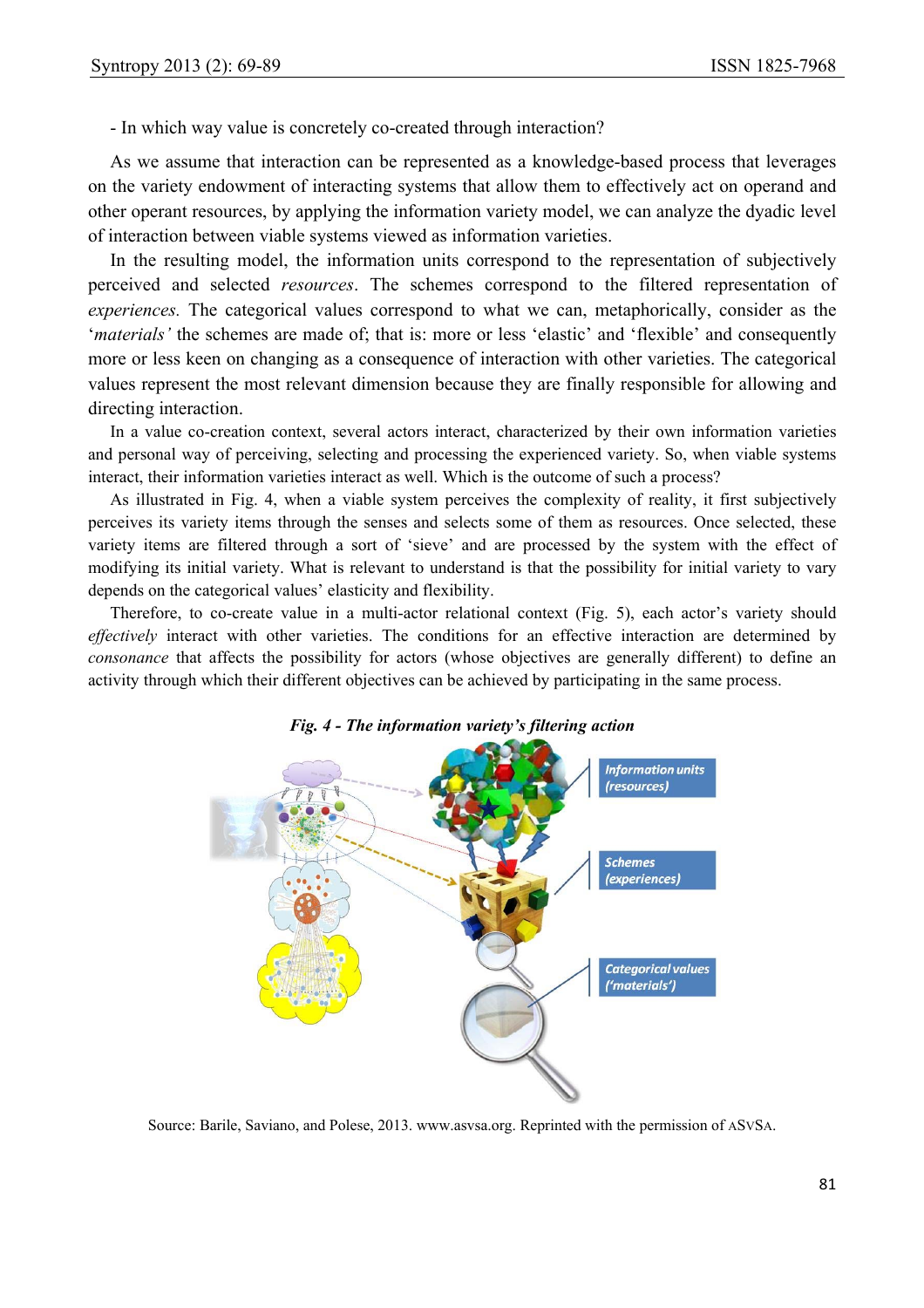The dynamic of co-creation gives evidence of the synergic outcome of the individual actors' efforts that is generated thanks to interaction.

The concept of consonance highlights the potential contribution of parts to a shared process resulting in the achievement of the pursued goals through interaction: a given entity is consonant with its context of reference when other entities participating in the same context, recognize and relate with it as a member of that context. The value co-creation outcome of consonant relationships represents what *VSA* considers *resonance*.

Metaphorically, consonance, which could also be explained as the harmony of sounds (Golinelli, 2005), cannot be reduced to parts that meet, or gears that mush, which express only a structural compatibility; it rather refers to a complementarity that makes possible the emergence of a new entity from interaction. It is possible to be consonant both in good and in bad times. It is not relevant, in terms of consonance, if we are in a pleasant or unpleasant context, objectively speaking. Thus, we can affirm that the consonance between actors can be understood as the possibility of such actors (subsequently structure's components) to prelude to a new entity emergence.



*Fig. 5 - Multi-actor consonance* 

Source: Barile, Saviano, and Polese, 2013. www.asvsa.org. Reprinted with the permission of ASVSA.

The possibility to activate the emergence of a new entity, which is allowed to interact becoming part of a finalized process, depends on the context. In essence, to activate a newly formed consonance is the same as to activate a second level consonance. A 'consonant' consonance, built upon new entities and context, becomes resonance. Being able to act in a multi-actor context, hence, requires to be there and to be resonant.

Having defined the information variety in terms of information units, interpretation schemes and categorical values, the consonance can be evaluated observing the variation of initial information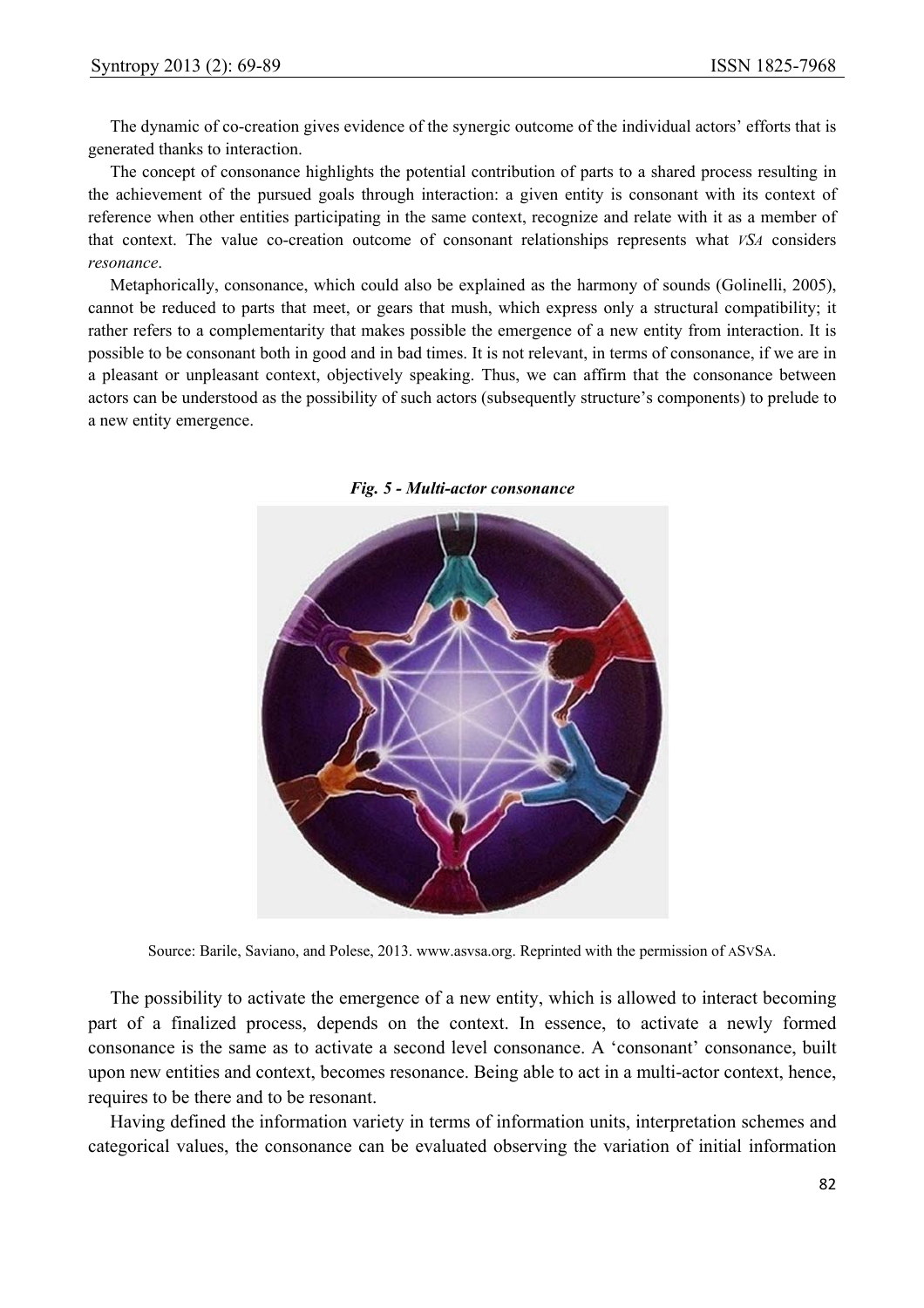varieties that is generated from interaction. Thus, the variation of the initial information variety is the effect of interaction, which can be used to measure the degree of consonance among interaction actors. More precisely:

- a big variation of information variety as an effect of a little interaction, denotes a high consonance;
- a low variation of information variety as an effect of a big interaction, denotes a low consonance.

At this point, we can better define it as 'second step' consonance –the *resonance*–, remembering that resonance in physics is normally defined as the convergence of forces. When there is this convergence, the synergic effect is obtained, and the process outcome is greater than the 'simple' sum of individuals' efforts.

In the same way, the efforts of two actors combined in a dynamic process, in presence of particular conditions of growing consonance, can generate resonance. Resonance, in sum, is the possibility for interaction to become more effective.

Therefore, we can affirm that the viability is strongly affected by the system's capability of effectively pursuing its goals by creating conditions of consonance in interaction with other viable entities and generating resonance. The way resonance can be achieved through syntropic processes highlights relevant managerial implications we will discuss in the following section.

#### **5. Managerial implications**

In a context of growing conditions of complexity that disorient decision makers (Barile, 2009b; Barile, Saviano, and Iandolo, 2012), a deep distrust in the future emerges, characterized by a continuous emergence of conditions in which tactical approaches of contingent problem solving are adopted, whereas a 'long thinking' (Maggioni, Barile, Calabrese, and Iandolo, 2013: 124) capable of looking at the future identifying new goals may more effectively give orientation and finalization to individuals and their organizations (Saviano & Di Nauta, 2011).

Our interpretative proposal of the life and survival conditions of viable systems, joint to the interpretative proposals made by scholars of other disciplinary domains, like physics, computer science and neurobiology, highlight the possibility that events and behaviours can be conditioned, if not directed, through "conscious volitional acts" (Maggioni, Barile, Calabrese, and Iandolo, 2013: 124), opening new scenarios to business management.

Business management has always adopted forecasting models and decision-making techniques based on future visions and objectives. If we consider, however, as mentioned, the approach adopted to define these targets, we can observe that they are generally defined by looking at past trends projected to the future through extrapolation techniques (Walker & Ainsworth, 2001; Møller, Maack, and Tan). Let us consider the example of the "as is and to be" approach to business process engineering (Burlton, 2001). This is not incorrect in itself, but these targets clearly suffer from a constraints-based logic that often, especially in contexts of complexity, might close the view of possible innovative, unexplored pathways.

Think about the common strategies that are currently adopted to approach emerging economies: they essentially follow 'linear thinking' logics being based on the adaptation of consolidated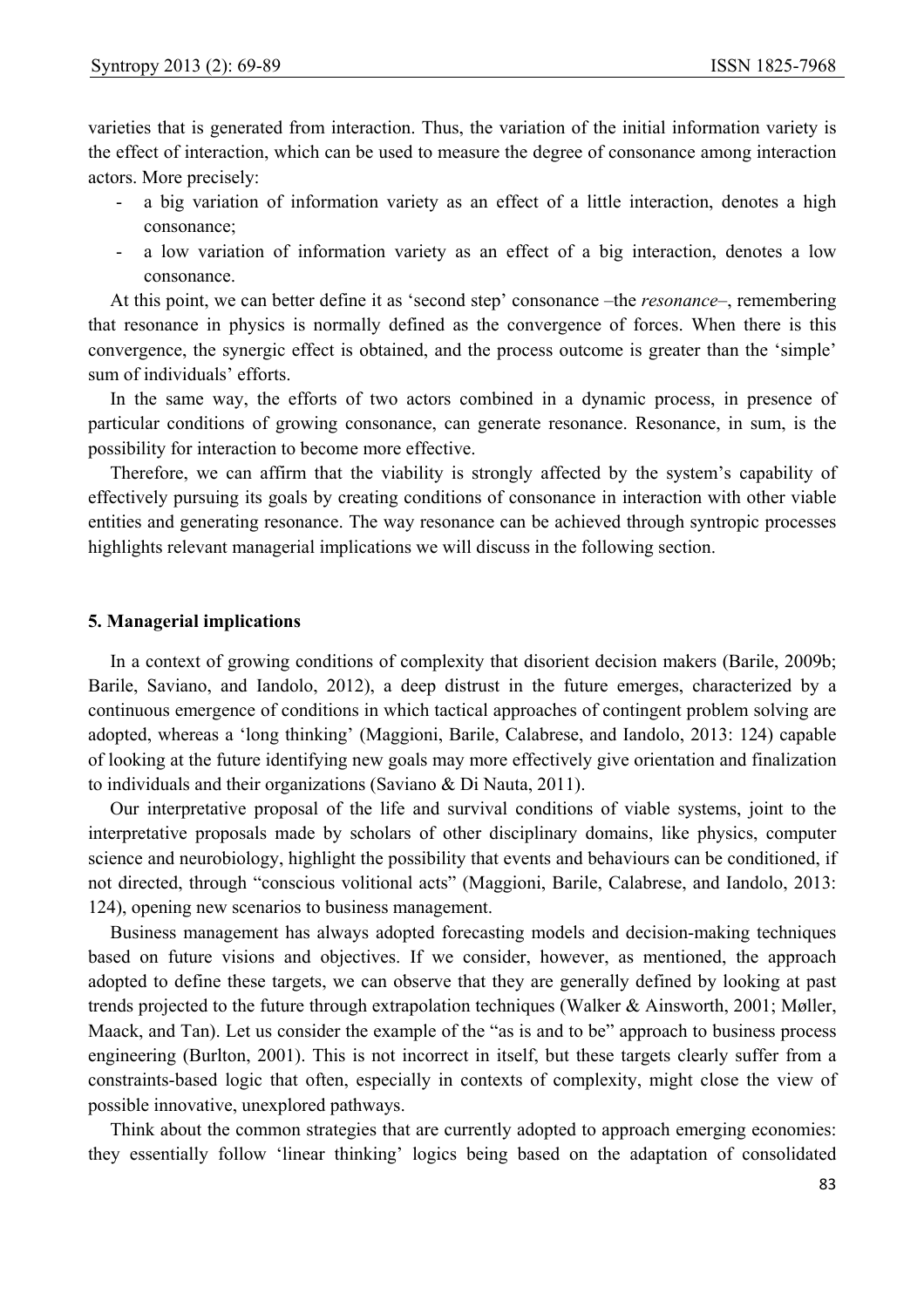business models to the specificities of local markets (Pels, 2012). These approaches are not giving great evidence of success (Pels, Barile, Saviano, and Polese, 2013). There are, instead, significant experiences that witness the success of 'different minded' ways oriented to explore the unusual, which are capable of creatively building upon existing realities. The success cases analyzed by Pels (2012; Pels, Barile, Saviano, and Polese, 2013), in *VSA* terms, essentially give evidence of the decision maker's creative capability of extracting different contexts from the same environment that is also different systems from the same structure (Poincaré, 1948; Barile, Saviano, and Polese, 2012; Pels, Barile, Saviano, and Polese, 2013). This success cases show a strong commitment of actors in making possible future scenarios and desired outcomes even when the situation does not appear to offer great chances. In this sense, decision makers show the capability "to make possible what is currently impossible or unrealized" (Golinelli, 2011: XXXIV-6). Furthermore, management is expected to move between the practice of real and the research of the possible, so showing its nature of being an 'art' (Baccarani & Golinelli, 2004).

It appears, then, that the visioning, imaging and even dreaming capabilities of decision makers are fundamental in the achievement of goals. They allow managers to look at future with different eyes envisioning desired scenarios and being emotionally involved in their concretization. This "supercausality" hypothesis is not much a matter of precognition but mainly of an enlightened management orientation that reveals to be able to stimulate the emergence of a sort of "collective consciousness" (Maggioni, Barile, Calabrese, and Iandolo, 2013).

The point is that "the decision maker involved in choice processes, can, in conditions of high uncertainty, assume (dream) a future scenario and invest (want strongly) on its implementation, involving his leadership skills with the entire organizational structure". [In other words,] "*any action subsequent to a future, strategically envisioned scenario, is found to be strongly influenced by the expected event*" (Maggioni, Barile, Calabrese, and Iandolo, 2013: 125).

The *VSA* completely redefines the framework of reference for managers and decision makers putting focus on general level principles, which, being rooted in general system theory, can effectively guide the interpretation of the laws behind individuals and organizations behavior. At this general (or meta) level, almost universal laws and principles act giving evidence of the two fundamental forces between which decision makers generally waver. They are the two complementary and co-essential forces of *competitiveness* and *consonance* (Golinelli, 2011; Barile, Pels, Polese, and Saviano, 2012). The action of these two forces appears to us as strictly connected to the distinction between a classical and a reverse causality view. Competitiveness is common to a 'linear' thinking approach that induces decision makers to oppose a resistance to any perceived contrasting force. This approach reveals to be often unsuccessful, especially in conditions of complexity (where it is impossible to linearly relate multiple and simultaneous events), because it is based on a traditional game logic where one party wins and the other loses depending on a contractual force (Barile & Saviano, 2012).

Conversely, consonance implies 'going with the flow of the river', but not in the sense of neglecting owns aims to embrace others' ones. Consonance means feeling the context and defining goals accordingly, creating conditions of harmony with other entities (sub and suprasystems), with which, as clarified, the system needs to establish relationship for accessing the resources necessary to its functioning. Thus, through consonance, an effective value co-creation context can be obtained. Moreover, the force that can emerge from a multi-actor consonance context has the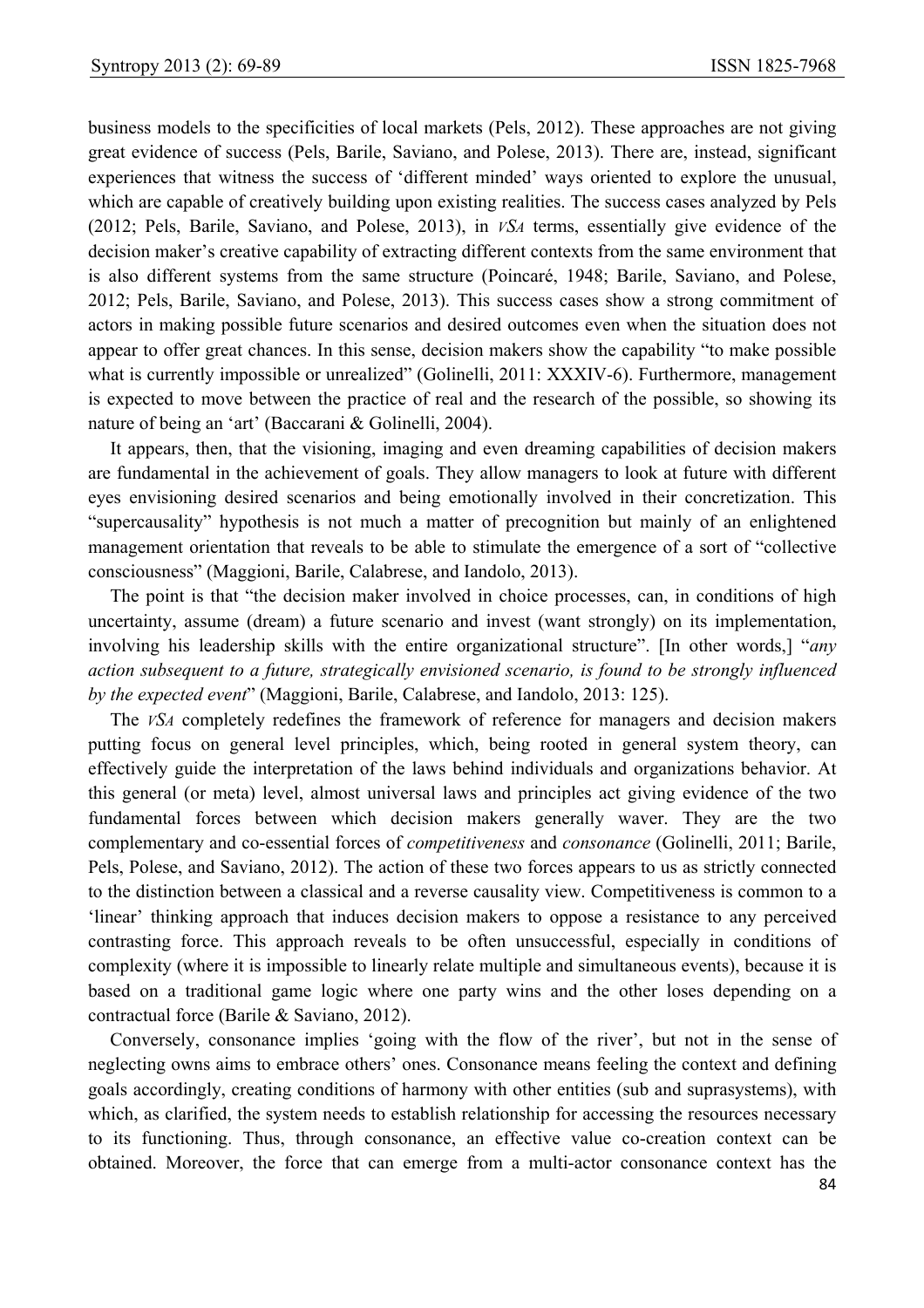potential of a collective unitary consciousness and can concretely enable the creating of new worlds (Baccarani & Golinelli, 2004). Accordingly, the two interconnected albeit opposite forces do not define a choice alternative; rather, they should be composed through appropriate relational strategies in order to maintain the autonomous identity of each system while harmonically integrated within the whole. The key for equilibrium between the two forces, then, lies in the decision makers capabilities to see, feel, believe, think and act accordingly.

When these conditions are created, interaction generates *resonance*, which we can now redefine, in a wider perspective, as a *viable systems' life energy co-creation outcome*.

#### **6. Future challenges and concluding remarks**

As it would probably appear to the reader, we strongly believe in an open theoretical approach that goes beyond the constraints of disciplinary borders.

Based on the main assumptions of the *VSA*, the proposed conception of viability as capability to envision, pursue and achieve goals by participating in a value co-creation process, directs focus on the role of decision makers' subjective perception and experience of reality and to their capability of envisioning future scenarios. This shift of focus on the human side of interaction between viable systems, makes apparent the gap in current managers' knowledge endowment, which, being a result of the era of specialization, has generally assumed a vertical "I" shape whereas a growing need for "T-Shaped" professionals is increasingly expressed (Barile, Franco, Nota, and Saviano, 2012; Barile & Saviano, 2013).

Hence, the main challenge is approaching, requiring a courageous advance in management toward business models capable of duly taking into account the role of feelings, emotions, values, desires in decision making, especially in conditions of complexity. An effective value co-creation context can only be built by leveraging upon the actors' capability of prior creating conditions of consonance so that a sort of collective consciousness can emerge endowed with the necessary force to create new worlds creatively transforming constraints and threats into opportunities (Barile, Saviano, and Iandolo, 2012, Barile, Saviano, and Polese, 2012).

This open view, stimulated by a scientific contamination with different disciplinary domains, can set the capabilities, the power, of being able to create what is desired. This profound volition act, however, will not be sufficient if occurring in isolation. It needs a collective effort, a combining of variety carried into a network system where the contribution of every single entity can be relevant in exploring new combinations and co-creating knowledge (Savage, 1996).

This is the deep sense and the power of value co-creation as the key process of the viable systems' life in an open shared environment. This is also a stimulus to a frontier research interdisciplinary effort of scholars, researchers and practitioners that should aim at achieving 'resonant' outcome, through a knowledge *co*-creating approach.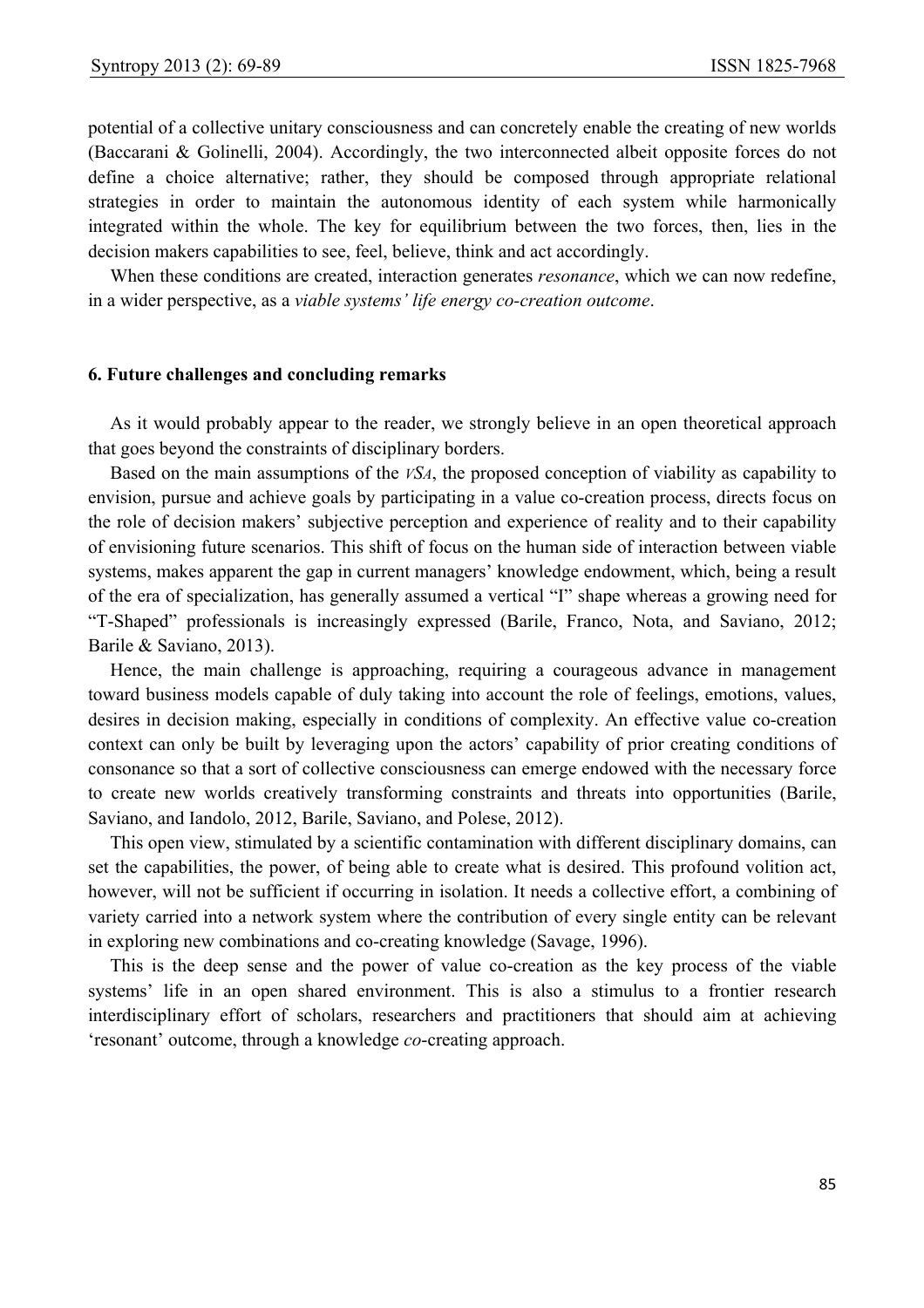## **References**

- Arndt J. (1985), "On Making Marketing Science More Scientific: Role of Orientations, Paradigms, Metaphors, and Puzzle Solving", in *Journal of Marketing*, Vol. 49, No. 3, pp. 11-23.
- Ashby W.R. (1956), *An introduction to cybernetics*, Chapman & Hall, London.
- Baccarani C., and Golinelli G.M. (2004), "Fermate il mondo...voglio scendere! Il vantaggio competitivo della riflessione", in *Sinergie*, n. 63, pp. 5-9.
- Badinelli R., Barile S., Ng I., Polese F., Saviano M., and Di Nauta P (2012). "Viable Service Systems and Decision Making in Service Management", in *Journal of Service Management*, Vol. 23 Issue 4, pp. 498-526.
- Baggott J. (2003), *Beyond measure*, Oxford University Press.
- Ballantyne D., and Varey R.J. (2006), "Creating value-in-use through marketing interaction: the exchange logic of relating, communicating and knowing", in *Marketing Theory,* Vol. 6, No. 3, pp. 335-348.
- Barile S. (2000), *Contributi sul pensiero sistemico in economia d'impresa*, Arnia, Salerno.
- Barile S. (2008, eds), *L'impresa come sistema. Contributi sull'approccio sistemico vitale*, II Ed., Giappichelli, Torino.
- Barile S. (2009a), *Management sistemico vitale*, Giappichelli, Torino.
- Barile S. (2009b), "*Verso la qualificazione del concetto di complessità sistemica",* in *Sinergie*, Vol. 79, pp. 1-31.
- Barile S. (2011), "A Viable System conceived as a universal maker", in Various Authors, *Contributions to Theoretical and Practical Advances in Management. A Viable Systems Approach (VSA)*, International Printing, Avellino, pp. 65-94,
- Barile S., and Polese F. (2010), "Linking Viable Systems Approach and Many-to-Many Network Approach to Service-Dominant Logic and Service Science", in *International Journal of Quality and Service Science*, Vol. 2, No. 1, pp. 23-42.
- Barile S., and Saviano M. (2010), "A new perspective of systems complexity in service science", in *Impresa Ambiente Management*, Vol. 4, No. 3, pp. 375-414.
- Barile S., and Polese F. (2011), "The Viable Systems Approach and its potential contribution to marketing theory", in Various Authors, *Contributions to Theoretical and Practical Advances in Management. A Viable Systems Approach (VSA)*, International Printing, Avellino, pp. 65-94,
- Barile S., and Saviano M. (2011a), "Foundations of systems thinking: The structure-system paradigm", in Various Authors, *Contributions to Theoretical and Practical Advances in Management. A Viable Systems Approach (VSA),* International Printing, Avellino, pp. 1-25.
- Barile S., and Saviano M. (2011b), "Qualifying the concept of systems complexity", in Various Authors, *Contributions to Theoretical and Practical Advances in Management. A Viable Systems Approach (VSA),* International Printing, Avellino, pp. 27-63.
- Barile S., and Saviano M., (2012), "Oltre la partnership: un cambiamento di prospettiva", in Esposito De Falco S., Gatti C. (eds), *La consonanza nel governo d'impresa. Profili teorici e applicazioni*, Franco Angeli, Milano, pp. 56-78.
- Barile S., Franco G., Nota G., and Saviano M. (2012), "Structure and dynamics of a "T-Shaped" knowledge: From individuals to cooperating communities of practice", in *Service Science,* Vol. 4, No. 2, pp. 451-465.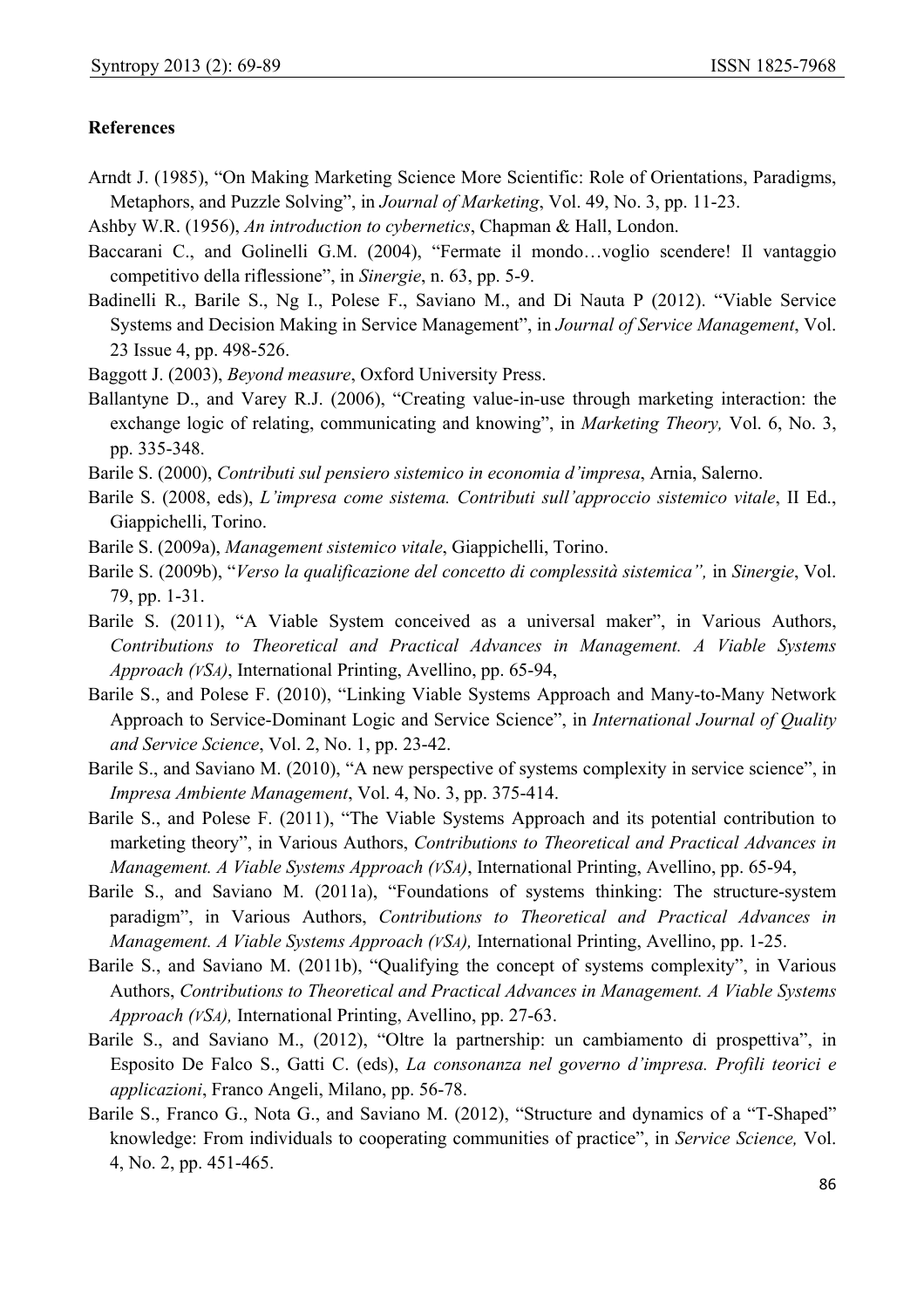- Barile S., Pels J., Polese F., and Saviano, M. (2012), "An introduction to the viable systems approach and its contribution to marketing", in *Journal of Business Market Management,* Vol. 5, No. 2, pp. 54-78.
- Barile S., Saviano M., and Iandolo F. (2012), "L'innovazione tra creatività e sostenibilità", in Barile S., Saviano M., Polese F. (eds), *Immaginare l'innovazione*, Giappichelli, Torino, pp. 103-140.

Barile S., Saviano M., and Polese F. (2012, eds), *Immaginare l'innovazione*, Giappichelli, Torino.

- Barile S., Saviano M., Polese F., and Di Nauta P. (2012), "Reflections on Service Systems Boundaries: A Viable Systems Perspective. The case of the London Borough of Sutton", in *European Management Journal,* Vol. 23, No. 4, pp. 161-180.
- Barile S., and Saviano M. (forthcoming), "Resource Integration and Value co-creation in Cultural Heritage Management", in Aiello L. (Ed.), *Management of Cultural Products: E-Relationship Marketing and Accessibility Perspective*, IGI Global.
- Barile S., Saviano M., and Polese F. (2013), "The Viable Systems Approach (*VSA*): what it is, what it is not", in *The 2013 Naples Forum on Service*, Lacco Ameno, Ischia (NA), 18-21 June.
- Barile S., Saviano M., Polese F., and Di Nauta P. (2013), "Il rapporto impresa-territorio tra efficienza locale, efficacia di contesto e sostenibilità ambientale", in *Sinergie*, No. 90, pp. 25-49.
- Bechara A., Tranel D., Damasio H., and Damasio A.R. (1996), "Failure to Respond to Anticipated Future Outcomes Following Damage to Prefrontal Cortex", in *Cerebral Cortex*, Vol. 6, No. 2, pp. 215-225.
- Beer S. (1972), *Brain of the firm. The managerial cybernetics of organization*, The Penguin Press, London.
- Bogdanov A. (1922), *Tektologya: Vseobschaya Organizatsionnaya Nauka*, Berlin and Petrograd, Moscow.
- Burlton R. (2001), *Business Process Management: Profiting From Process*, Pearson Education.
- Constantin J.A., and Lusch R.F. (1994), *Understanding resource management: How to deploy your people, products, and processes for maximum productivity*, Planning Forum, Oxford.
- Di Corpo U., and Vannini A. (2011), *Supercausalità e complessità, cambiare le regole nello studio della causalità (Sintropia)*, Formato Kindle.
- Emery F.E., and Trist E.L. (1960), "Socio-technical Systems", in Churchman C.W., Verhurst M. (eds), *Management Science, Models and Techniques*, Vol. 2, Pergamon Press, London, pp. 83- 97.
- Fantappiè L. (1944), *Principi di una teoria unitaria del mondo fisico e biologico*, Humanitas Nova Editore, Roma.
- Forrester J.W. (1994), "System dynamics, systems thinking, and soft OR", in *System Dynamics Review*, Vol. 10, Issue 2-3, pp. 245-256.
- Golinelli G.M. (2000), *L'approccio sistemico al governo dell'impresa. L'impresa sistema vitale*, I Ed., CEDAM, Padova.
- Golinelli G.M. (2005), *L'approccio sistemico al governo dell'impresa. L'impresa sistema vitale*, CEDAM, Padova.
- Golinelli G.M. (2010), *Viable Systems Approach (VSA). Governing Business Dynamics*, Kluwer (Cedam), Padova.
- Golinelli G.M. (2011), *L'approccio sistemico al governo dell'impresa. Verso la scientificazione dell'azione di governo*, II Ed., Cedam, Padova.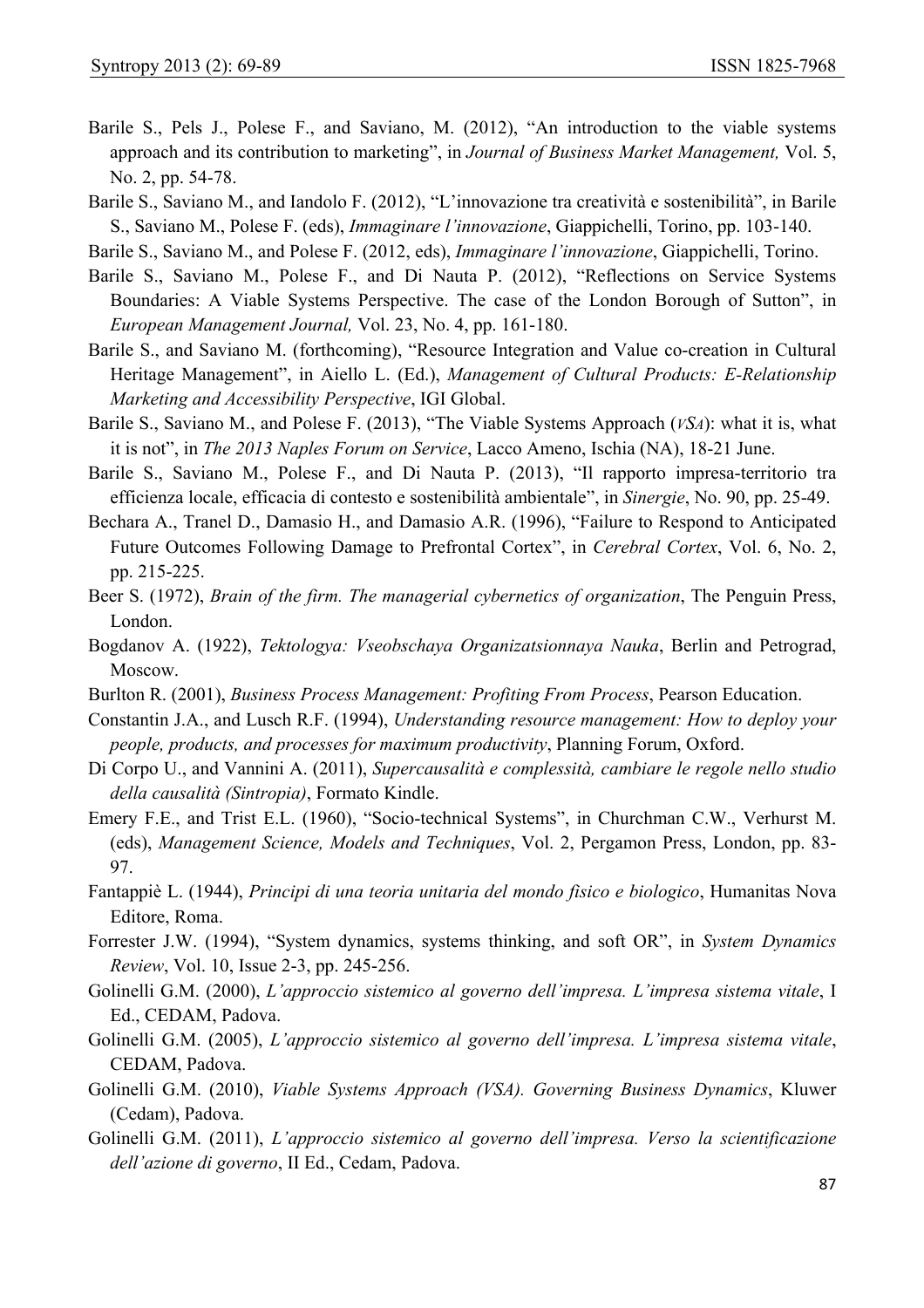Hatch M.J. (1999), *Teoria dell'organizzazione*, Il Mulino, Bologna.

- King C. (2003), "Chaos, Quantum-transactions and Consciousness: A Biophysical Model of the Intentional Mind Chris King", in *NeuroQuantology*, Vol. 1, No. 1, pp. 129-162.
- Kirkham R. (1992), *Theories of Truth*, MIT Press.
- Kurzweil R. (1999), *The Age of Spiritual Machines. When Computers Exceed Human Intelligence*, Viking Book.
- Maggioni V., Barile S., Calabrese M., and Iandolo F. (2013), "Time factor in managerial decisions", in Barile S. (Ed.), *Contributions to theoretical and practical advances in management. A Viable Systems Approach (VSA)*", Vol. II, Aracne, Roma, pp. 123-132.
- Maturana H., and Varela F. (1975), *Autopoietic System. A characterization of the living organization*, Urbana, Biological Computer Laboratory.
- Meyrowitz J. (1995), *Oltre il senso del luogo*, Baskerville.
- Møller C., Maack C.J., and Tan R.D. (2008), "What is Business Process Management: A Two Stage Literature Review of an Emerging Field", in *Research and Practical Issues of Enterprise Information Systems II*, Vol. 254, pp. 19-31.
- Papert S. (1986), *Constructionism: A New Opportunity for Elementary Science Education*, Massachusetts Institute of Technology, Media Laboratory, Epistemology and Learning Group.
- Pels J., Barile S., Saviano M., and Polese F. (2013), "VSA and SDL contribution to strategic thinking in emerging economies" in Gummesson E., Mele C., Polese F. (eds), *Service Dominant Logic, Network and Systems Theory and Service Science: Integrating three Perspectives for a New Service Agenda*, Giannini, Napoli.
- Pessa E., and Penna M.P. (1994), *La rappresentazione della conoscenza*, Armando editore, Roma.
- Poincaré H. (1948), *Science and method*, Dover, New York.
- Polese F. (2009), "Reflections about value generation through networking culture and social relations", in *Quaderni di Sinergie,* "Firms' Government: Value, Processes and Networks", No. 16, pp. 193-215.
- Popper K.R. (1996), *Tutta la vita è risolvere problemi. Scritti sulla conoscenza, la storia e la politica*, Rusconi Libri s.r.l., Milano.
- Saviano M., and Berardi M. (2009), "Decision making under complexity: The case of SME", in Vrontis D., Weber Y., Kaufmann R., Tarba S. (eds), *Managerial and Entrepreneurial Developments in the Mediterranean Area,* EuroMed Press, Cipro, pp. 1619-1643.
- Saviano M., and Di Nauta P. (2011), "Project management as a compass in complex decision making contexts: A viable systems approach", in Vrontis D., Weber Y., Kaufmann R., Tarba S. (eds), *12th International Conference on Product Focused Software Development and Process Improvement*, ACM Association for Computing Machinery, New York, pp. 112-119.
- Savage C.M., (1996), *Fifth Generation Management. Co-Creating Through Virtual Enterprising, Dynamic Teaming, and Knowledge Networking*, Butterworth Heinemann.
- Spohrer J., Anderson L., Pass N., and Ager T. (2008), "Service science and service-dominant logic", in *Otago Forum 2* – Academic Papers, Paper no. 2.
- Vannini A. (2006a), "Retrocausalità: alcune prove empiriche", in *Syntropy*, Vol. 3, pp. 41-69.
- Vannini A. (2006b), "Causalità, retrocausalità e coscienza: alcuni modelli a confronto", in *Syntropy*, Vol. 3, pp. 95-104.